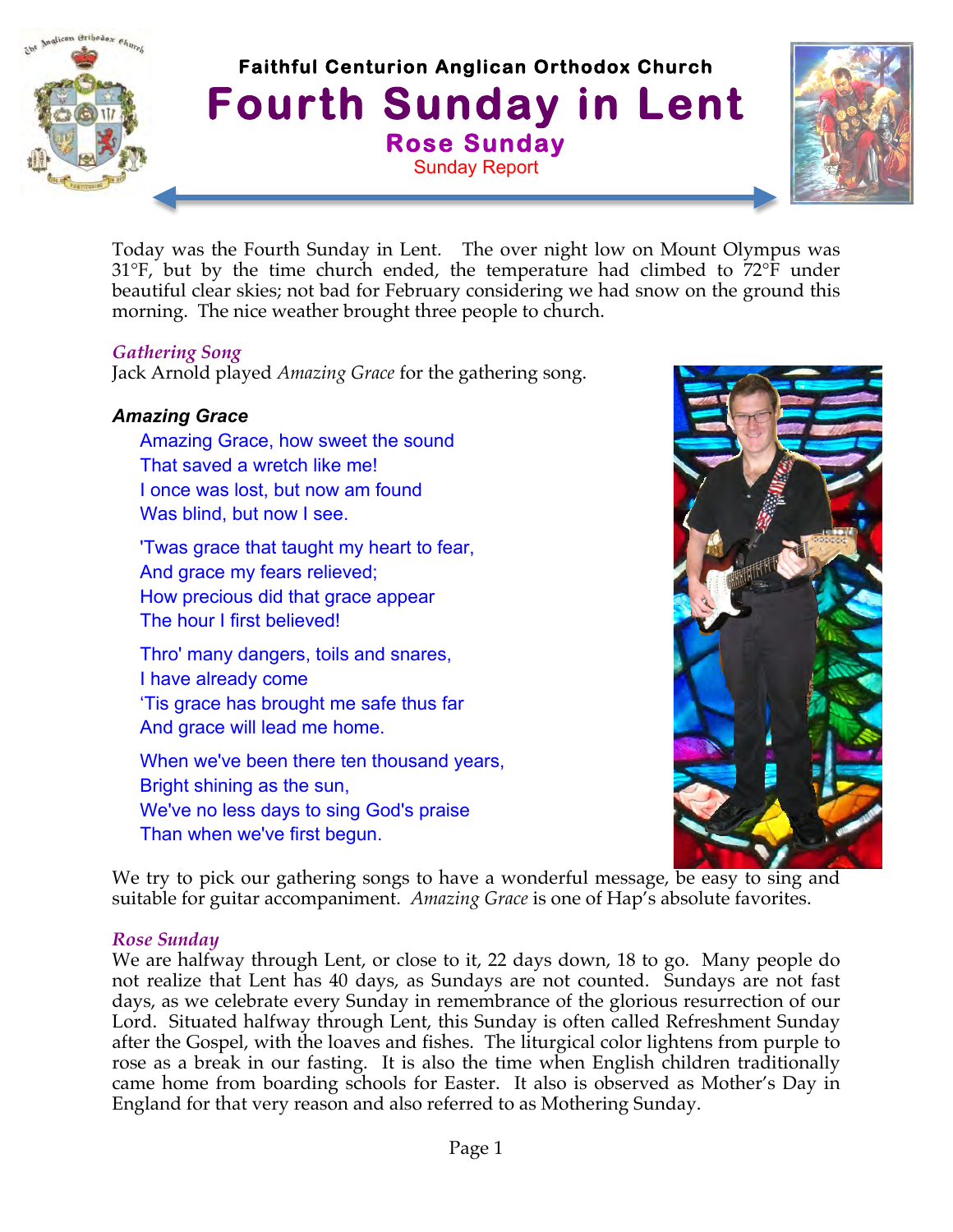## *Propers*

Each Sunday there are Propers: special prayers and readings from the Bible. There is a Collect for the Day; that is a single thought prayer, most written either before the refounding of the Church of England in the 1540s or written by Bishop Thomas Cranmer, the first Archbishop of Canterbury after the re-founding.

The Collect for the Day is to be read on Sunday and during Morning and Evening Prayer until the next Sunday. The Epistle is normally a reading from one of the various Epistles, or letters, in the New Testament. The Gospel is a reading from one of the Holy Gospels, Matthew, Mark, Luke and John. The Collect is said by the minister as a prayer, the Epistle can be read by either a designated reader (as we do in our church) or by one of the ministers and the Holy Gospel, which during the service in our church is read by an ordained minister or our Deacon Striker.

The propers are the same each year, except if a Red Letter Feast, that is one with propers in the prayerbook, falls on a Sunday, then those propers are to be read instead, except in a White Season, where it is put off. Red Letter Feasts, so called because in the Altar Prayerbooks the titles are in red, are special days. Most of the Red Letter Feasts are dedicated to early saints instrumental in the development of the church, others to special events. Some days are particularly special and the Collect for that day is to be used for an octave (eight days) or an entire season, like Advent or Lent.

The Propers for today are found on Page 130-132, with the Collect first:

## The Fourth Sunday in Lent.

*The Collect.*

**RANT**, we beseech thee, Almighty God, that we, who for our evil deeds do **GRANT**, we beseech thee, Almighty God, that we, who for our evil deeds do worthily deserve to be punished, by the comfort of thy grace may mercifully be relieved; through our Lord and Saviour Jesus Christ. Amen.

And due to the rubric, the Collect for the Day is followed by the Collect for Ash Wednesday, which is found on Page 124:

#### The first day of Lent, commonly called Ash Wednesday. *The Collect.*

**LMIGHTY** and everlasting God, who hatest nothing that thou hast made, and dost **ALMIGHTY** and everlasting God, who hatest nothing that thou hast made, and dost forgive the sins of all those who are penitent; Create and make in us new and contrite hearts, that we, worthily lamenting our sins and acknowledging our wretchedness, may obtain of thee, the God of all mercy, perfect remission and forgiveness; through Jesus Christ our Lord. Amen.

¶ This Collect is to be said every day in Lent, after the Collect appointed for the day, until Palm Sunday.

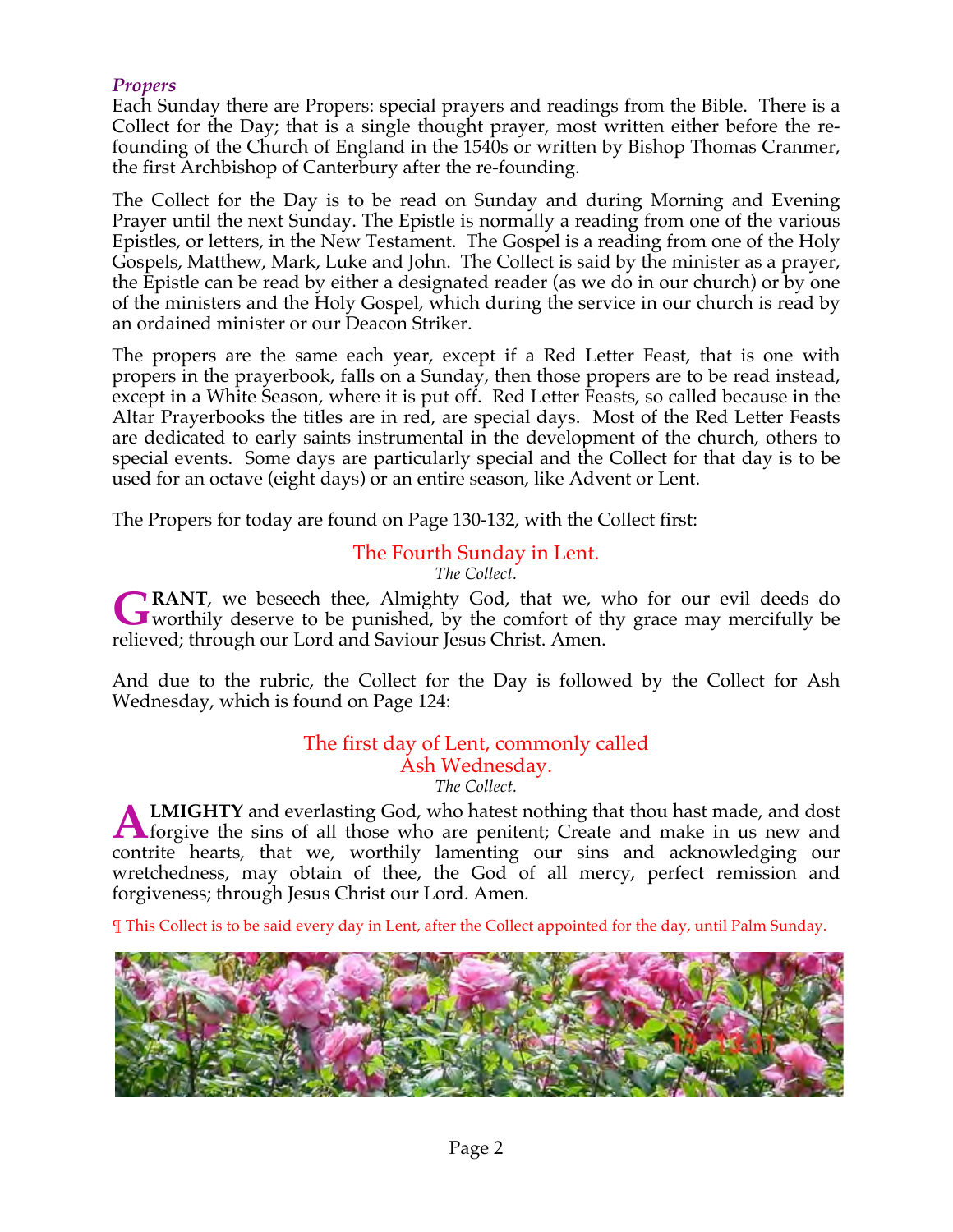Dru Arnold read the Epistle for today, which came from the Fourth Chapter of Paul's

letter to the Galatians beginning at the Twenty-First Verse.

Paul talks about the two sons of Abraham, one of the bond, one of the free. These two, the bond under The Law and the free under The New Covenant. The people of old are the people of The Law, 613 laws by which they must abide. Perhaps more properly said in practice that they must work around or evade those 613. Yet, they cannot comply with all the laws nor even work around them. They are doomed to failure with no help from God. As people of The New Covenant, the original and **real** New Deal, we have only to comply with two laws or rules; To love the Lord with all our



hearts and to love our neighbor. Actually, those two are much harder to fully comply with than avoiding the 613 laws of The Law. But, we have the key – Jesus Christ. He came to earth not only to lead us to heaven, from the front; but to be a propitiation for our sins, to make us account as perfect to God to allow us to come into His Land.

**IELL** me, ye that desire to be under the law, do ye not hear the law? For it is written, that Abraham had two sons, the one by a bondmaid, the other by a freewoman. But he who was of the bondwoman was born after the flesh; but he of **ELL** me, ye that desire to be under the law, do ye not hear the law? For it is written, that Abraham had two sons, the one by a bondmaid, the other by a freewoman. But he who was of the bondwoman was born after the flesh; covenants; the one from the mount Sinai, which gendereth to bondage, which is Agar. For this Agar is mount Sinai in Arabia, and answereth to Jerusalem which now is, and is in bondage with her children. But Jerusalem which is above is free, which is the mother of us all. For it is written, Rejoice, thou barren that bearest not: break forth and cry, thou that travailest not: for the desolate hath many more children than she which hath an husband. Now we, brethren, as Isaac was, are the children of promise. But as then he that was born after the flesh persecuted him that was born after the Spirit, even so it is now. Nevertheless what saith the scripture? Cast out the bondwoman and her son: for the son of the bondwoman shall not be heir with the son of the freewoman. So then, brethren, we are not children of the bondwoman, but of the free.

Hap Arnold read this morning's Gospel which comes from the Sixth Chapter of the Gospel of St. John beginning at the First Verse.

**ESUS** went over the sea of Galilee, which is the sea of Tiberias. And a great multitude followed him, **JESUS** went over the sea of Galilee, which is the sea of Tiberias. And a great multitude followed him, because they saw his miracles which he did on them that were diseased. And Jesus went up into a mountain, and there he sat with his disciples. And the passover, a feast of the Jews, was nigh. When Jesus then lifted up his eyes, and saw a great company come unto him, he saith unto Philip, Whence shall we buy bread, that these may eat? And this he said to prove him: for he himself knew what he would do. Philip answered him, Two hundred pennyworth of bread is

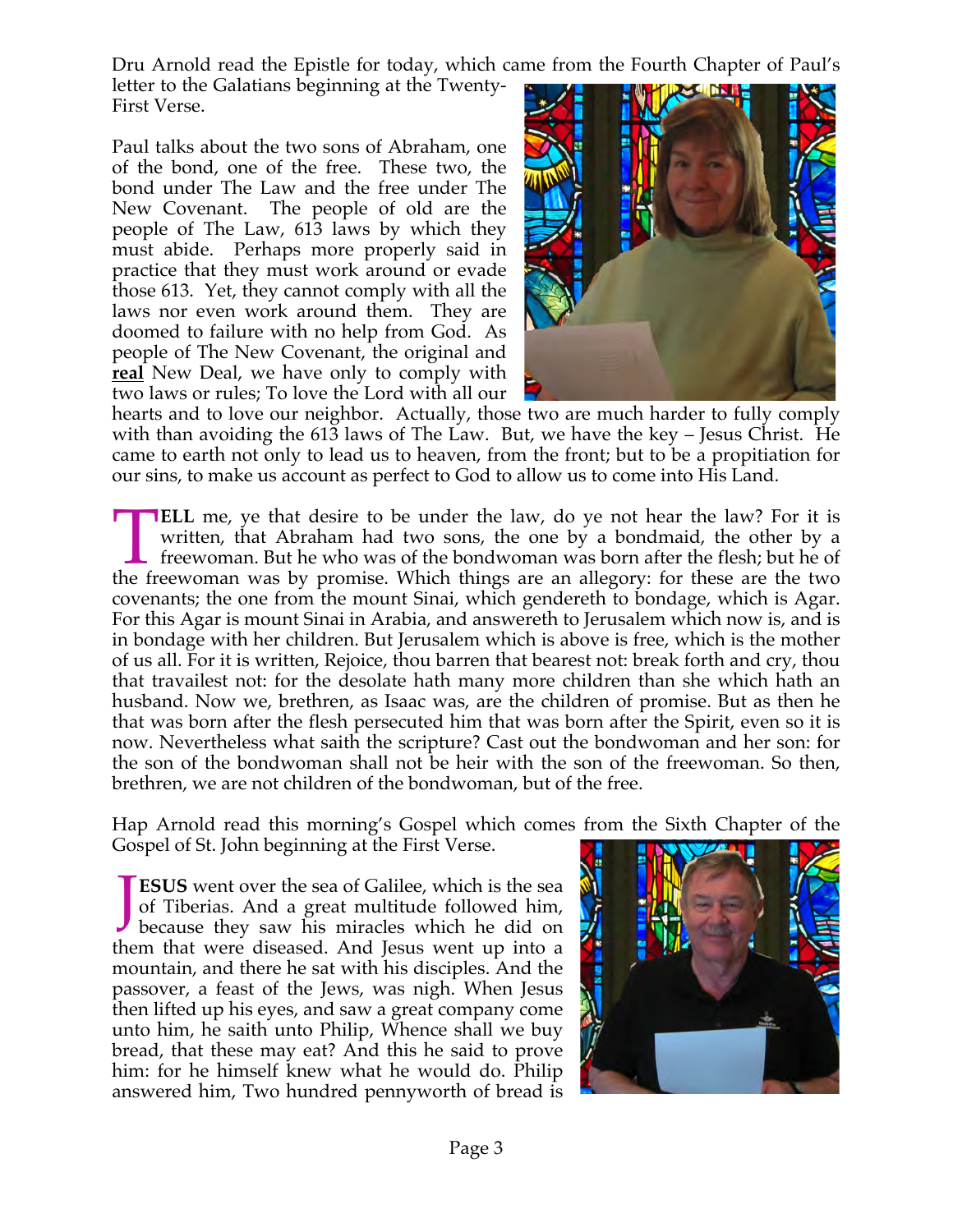not sufficient for them, that every one of them may take a little. One of his disciples, Andrew, Simon Peter's brother, saith unto him, There is a lad here, which hath five barley loaves, and two small fishes: but what are they among so many? And Jesus said, Make the men sit down. Now there was much grass in the place. So the men sat down, in number about five thousand. And Jesus took the loaves; and when he had given thanks, he distributed to the disciples, and the disciples to them that were set down; and likewise of the fishes as much as they would. When they were filled, he said unto his disciples, Gather up the fragments that remain, that nothing be lost. Therefore they gathered them together, and filled twelve baskets with the fragments of the five barley loaves, which remained over and above unto them that had eaten. Then those men, when they had seen the miracle that Jesus did, said, This is of a truth that prophet that should come into the world.

## *Sermon – Reverend Deacon Jack Arnold - Time and Action*

Today's sermon brought the Collect, Epistle and Gospel together and is partly contained in the forewords above.



Consider these words from the Collect:

… we, who for our evil deeds do worthily deserve to be punished, by the comfort of thy grace may mercifully be relieved …

In the Collect, as is oft the case, we acknowledge to God our sad state, our evil nature, and then ask God to grant us His Grace to be relieved of being accounted as evil, rather accounted as perfect even though we are so far from perfect.

Inasmuch as we are imperfect and can only be accounted as perfect through God's Grace of His Son, our Saviour, Jesus Christ, Paul is right on point when he talks about the two sons of Abraham, one of the bond, one of the free.

These two are representative of the two covenants with God, the bond under The

Law and the free under The New Covenant.

The people of old are the people of The Law, 613 laws by which they must abide. Perhaps more properly said in practice that they must work around or evade those 613. Yet, they cannot comply with all the laws nor even work around them. They are doomed to failure with no help from God. We can choose either to be people of slavery, enslaved to sin and Satan, or to be free people, under God and Jesus. We always have a choice, it is on us to choose and decide. But we must pick a side. We cannot have one foot standing on the slavery side and one foot on the free side. We cannot just be fence sitters, we must have our feet planted on one side. From my view, there is only one side that I can pick, and that is the side of freedom, of the New Testament offered to us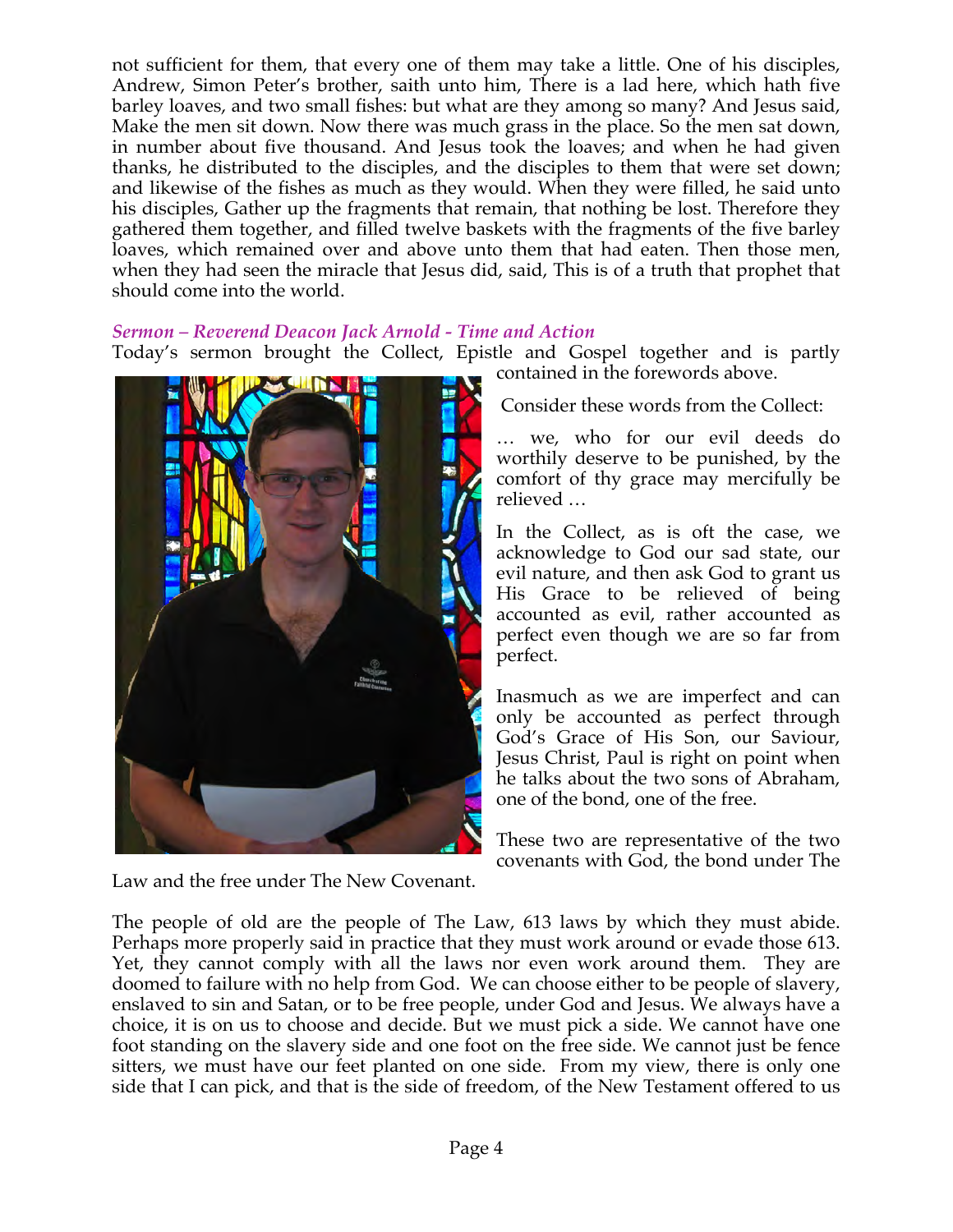by Christ himself. As people of The New Covenant, the original and **real** New Deal, we have only to comply with two laws or rules; To love the Lord with all our hearts and to love our neighbor. Actually, those two are much harder to fully comply with than avoiding the 613 laws of The Law. But, we have the key – Jesus Christ. He came to earth not only to lead us to heaven, from the front; but to be a propitiation for our sins, to make us account as perfect to God to allow us to come into His Land.

Now, think about the Gospel. When we need help, how about instead of worry, we substitute trust and action? Trust that God will give us what we need. And, then act based on what we can and should do, not what we want to do. Acting on what we should do gets results. And these results may or not be obvious right away, but they will be soon enough. Whereas if you never do anything, you'll never see any results of your actions, for you are doing exactly nothing. If one is disillusioned enough by the fact he does not need to do anything, I suppose it probably doesn't matter to that person. But to us, who feel the acute need to do something, if we do nothing, we are going to feel that lack of action. Therefore, we are compelled to act upon our faith. Perhaps not what we want right at the time, but certainly what we need then and in the eternal future. In the middle of nowhere, two thousand years from the nearest McDonalds, the disciples looked to Jesus to fill the needs of their congregation. Jesus took what they had and gave them what they needed; "for he himself knew what he would **do**." He **acted** to help them. Do ye likewise:

# **ACT**

It is by our actions we are known.

## **Be of God - Live of God - Act of God**

## **Guest Sermon – Rev Gummapu Anand Kummar**

Rev Gummapu lives in the city of Eluru, Andhra Pradesh, India. He is 41 years old,

married to Vijaya; they have one twelve year old daughter. A Mechanical Engineer, Rev Gummapu had been a government employee before he heard God's call to "Go in to all the world and proclaim the gospel to the whole creation" Mark 16: 15. After three years of Theological Studies, he came to the ministry in the Church of South India (CSI) in May of 2008.

We are happy to have his sermon for you:

**CROSS AND THE SUFFERING HUMANITY** Jer: 8:18-22 Psalm:73 2 Cor 4:7-12 Mark 10:46-52

Ever since the beginning of Christianity,

the cross has been the symbol of shame and sufferings and following the death of Christ on the cross people have venerated it in the church. After the crucifixion of Christ the cross has been treated as the cure and panacea for all human sufferings. Cross gives us a new meaning of sufferings and by bearing it we participate in the death and sufferings of Jesus Christ. Cross is not an ornament to wear but an armament to bear in our body

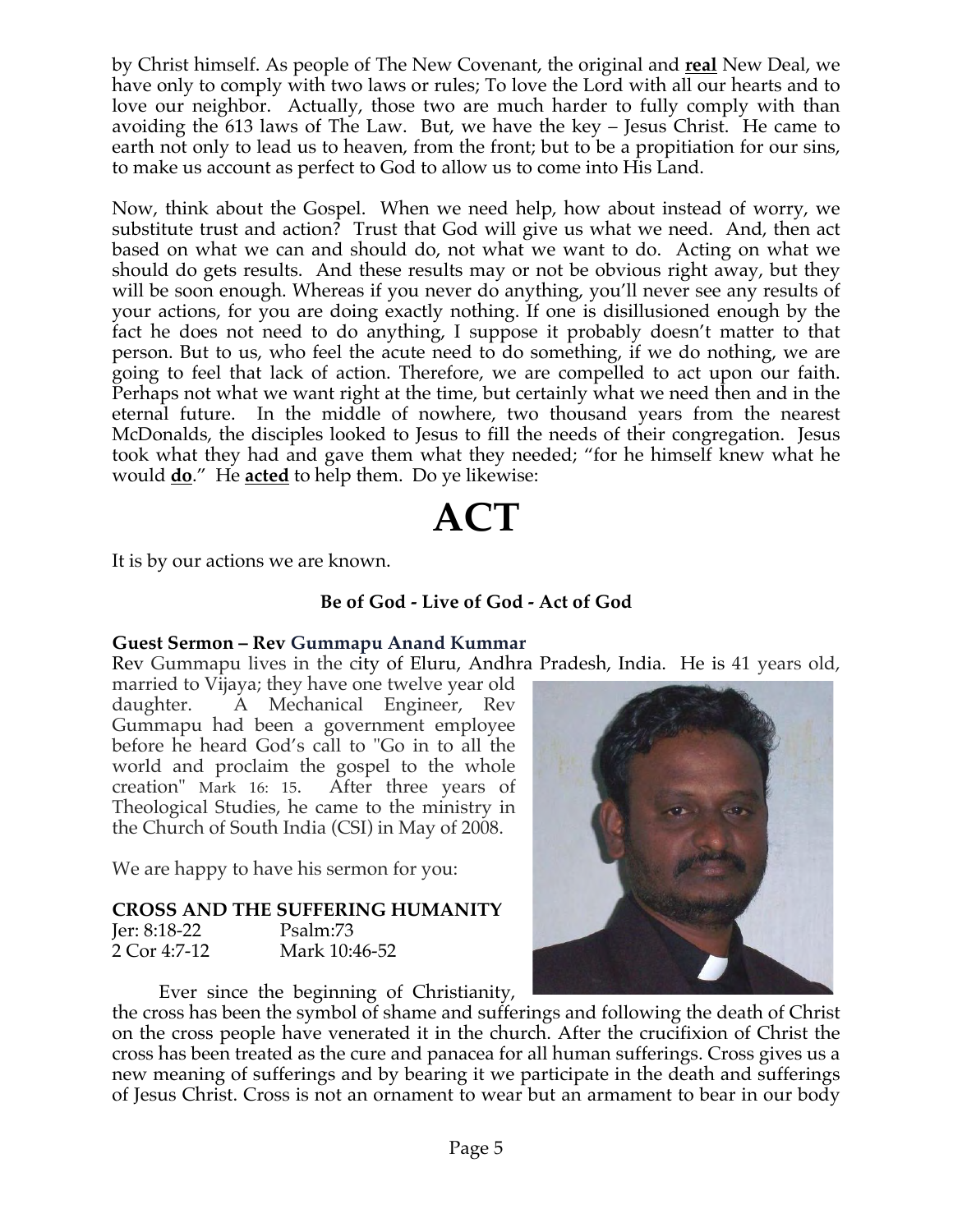(1 Peter 4:1). By bearing the cross, we bear the mind of Christ for others. In the film called the "Passion of Christ" the cross stands for the untold injuries and wounds made on the innocent body of Jesus by the cruel and carnal enemies of Jesus. Even though it is a re-enactment of what really happened 2013 years ago in Jerusalem, it is still happening again and again in many countries where thousands of innocent people undergo mental agonies and physical torture by the barbarian militants and terrorists.

 Cross also stands as symbol of Christ's heart-felt passion for the salvation of the whole mankind. It was the over whelming love for mankind that motivated and inspired Jesus to take up the Cross and suffer for the sinners. He had a great passion for people Jesus the Good Shephered came to this world to give fullness of life for all (Jn 10:10) "No one should perish but have eternal life (Jn 3:16, Matt 18:14).

 The word passion is derived from the Greek Word "Pathein" which refers to the sufferings and death of Jesus Christ-Acts 1:3, where as in Rom. 1:26, Colo. 3:5, 1Thess 4:5 the Greek word "Pathos" is translated as evil desire or lust in a bad sense. But here we use the word passion with a meaning of overwhelming desire for the salvation of human souls shown in the life and work and death of Jesus Christ. As we go through the lessons we read today, we can see three distinct areas of Christ's passion.

#### **Passion for Embalmment**

 The word embalmment refers to the acts of reserving and preserving any substance from decay and degeneration. Carnality and corruption creep into the spiritual and political realm of our life like cancer and deteriorate the whole fabric of state and society. Even the church is becoming a cold storage of Christians whose conscience, moral and spiritual values and witnesses are highly frozen forming a degraded crowd. In Jer 8:18-22 we find the prophet lamenting over the pitiable conditions of the people of Israel who is suffering from her spiritual sin and sickness. He doesn't find any physician to heal her nor any balm to embalm her wounds. Gilead produced a medicinal bam noted for its curative power. But the sickness of Israel could not be cured by it because it was spiritual not physical. It can be cured only by the precious blood of our Lord Jesus Christ shed on the cross of Calvary.

 "The blood of Jesus, His son cleanses us from every sin" 1John 1:7 Instead of being a "Saved and saving community of believers in Christ", our present church is becoming more and more a "sick and sinking and shining community of nominal Christians" with regard to our life and our life and witness in this world. The cross on Calvary challenges us for a meaningful and radical spirituality by renouncing all our idols of worship, announcing the gospel of the kingdom of God and pronouncing the second coming of our great physician and savior of the suffering humanity. It is the need of the hour that we should have a passion for spiritual embalmment by which our spiritual and moral values and traditions should be preserved from decay and degeneration for our coming generation.

#### **Passion for empowerment**

 The Epistle lesson of 2Cori 4:7-12 reveals the truth that our Christian life is a life of paradox in our weakness. Our human body is frail and fragile and it is a perishable and breakable earthen vessel in which the great power and glory of God is stored up like a bomb. When it breaks and explodes, the glory and power of God is released and released and revealed. God's reply to the plea and prayer of St.Paul is that God's grace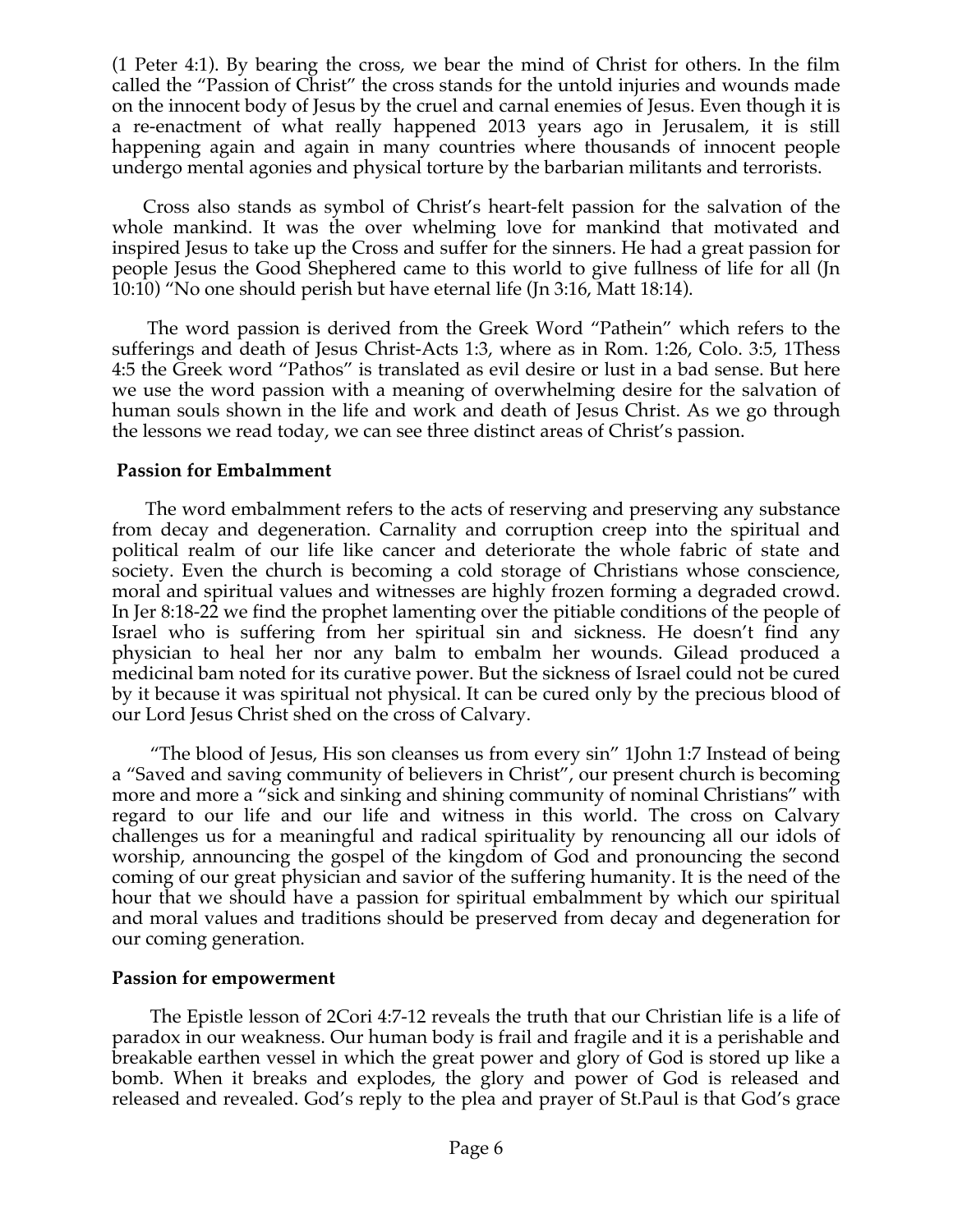is sufficient to him. " God's power shows up best in weak people. When I am weak, then I am strong"-2 Cori 12:9,10. Likewise when we suffer for the sake of Christ, we participate in his sufferings, which make us strong and powerful to lead a meaningful life and witness. The constant dangers, pressures and sufferings in our Christian life give us constant opportunities to show forth the power of Jesus Christ within our dying bodies. The crucified and risen Lord still shows his great passion for our spiritual empowerment through undergoing the untold miseries and sufferings for the cause of the kingdom of God.

## **Passion for Enlightenment.**

Natural blindness cannot always be considered as a result of personal or parental sin but it is an opportunity to demonstrate and reveal the power and glory of the great healer and savior Jesus Christ as we find in Jn 9:1-41. Where as artificial blindness that is being blind, heaf and dumb to the needs of others is a great sin. In the gospel reading of Mark 10:46-52. We find a blind beggar called Barthimaeus sitting on the roadside of Jericho. When he cried to Jesus for healing, the crowd rebuked him to shut up his mouth. But Jesus stopped at his cry and asked him "What do you want me to do for you?" The blind man replied, I want to see " His blind faith in Jesus" healed Him. Jesus said 'for judgment I came in to this world that those who do not see may see, and those who see may become blind" Jn. 9:39. Church of Christ should never be a crowd of followers and worshippers who are blind, deaf and dumb to cries and needs of the lpeople around but of real followers, true worshippers and living witnesses of Christ whose eyes are open to behold the beauty of God, hearts are pure, hands are clean and lives are washed and sanctified by the precious blood of Jesus Christ. As we meditate upon the passion of Christ, let his Passion be our passion for our spiritual embalmment, spiritual empowerment and spiritual enlightenment so as to make the passion of Christ real and relevant to our present world.

**Motto:** Christian life is living demonstration of Christ's power and glory.

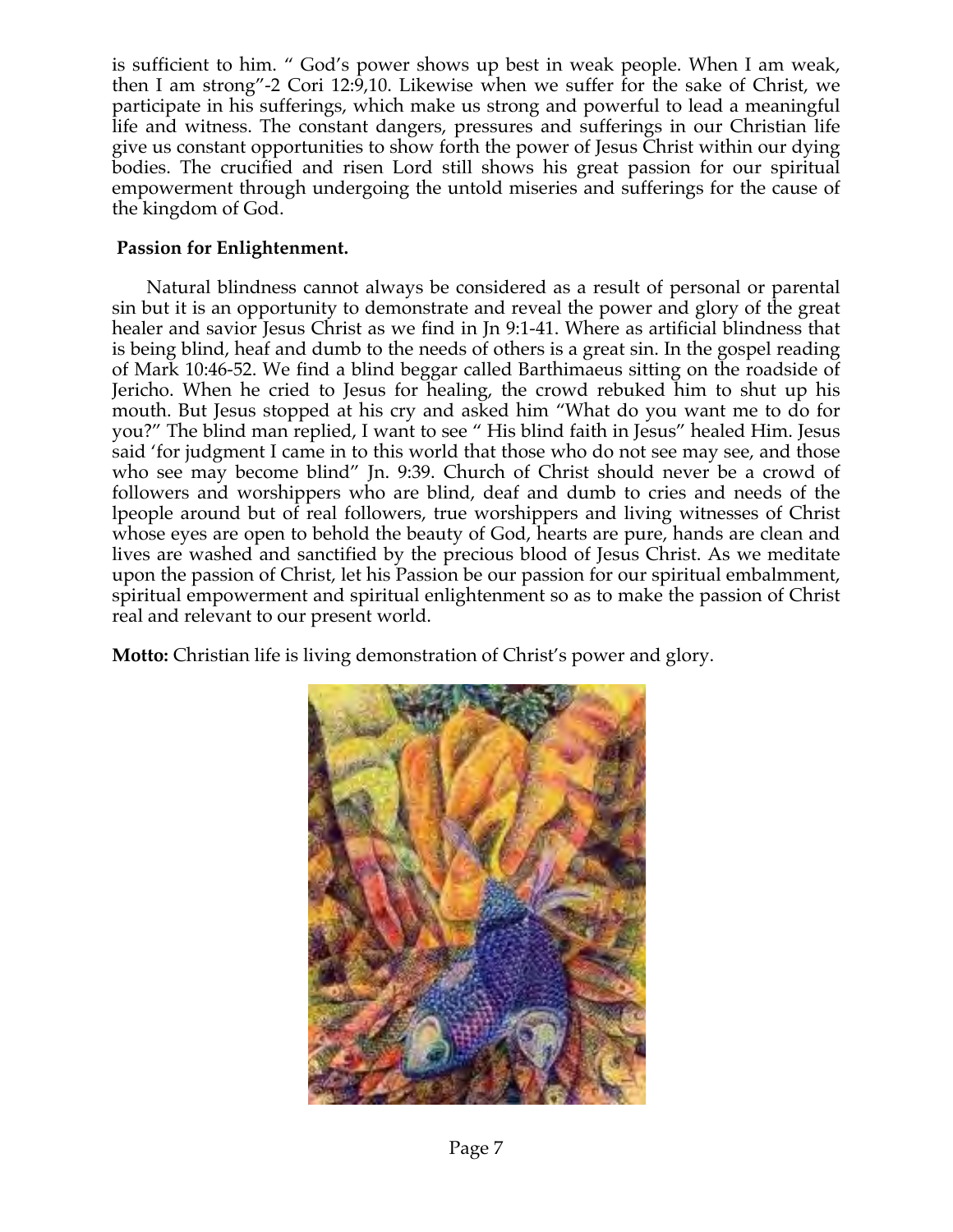#### *Bishop Ogles' Sermon*

We are oft fortunate to get copies of Bishop Jerry's sermon notes. Today is one of those

Sundays. Today's sermon starts off with the collect, and like always, it will give you a lot to consider in your heart.

#### **Sermon Notes**

The Fourth Sunday in Lent 10 March 2013, Anno Domini

> The Fourth Sunday in Lent. *The Collect.*

**RANT**, we beseech thee, Almighty God, that we, who **GRANT**, we beseech thee, Almighty God, that we, who for our evil deeds do worthily deserve to be punished, by the comfort of thy grace may mercifully be relieved; through our Lord and Saviour Jesus Christ. Amen.



And due to the rubric, the Collect for the Day is followed by the Collect for Ash Wednesday, which is found on Page 124:

#### The first day of Lent, commonly called Ash Wednesday. *The Collect.*

**LMIGHTY** and everlasting God, who hatest nothing that thou hast made, and dost **ALMIGHTY** and everlasting God, who hatest nothing that thou hast made, and dost forgive the sins of all those who are penitent; Create and make in us new and contrite hearts, that we, worthily lamenting our sins and acknowledging our wretchedness, may obtain of thee, the God of all mercy, perfect remission and forgiveness; through Jesus Christ our Lord. Amen.

¶ This Collect is to be said every day in Lent, after the Collect appointed for the day, until Palm Sunday.

*1 After these things Jesus went over the sea of Galilee, which is the sea of Tiberias. 2 And a great multitude followed him, because they saw his miracles which he did on them that were diseased. 3 And Jesus went up into a mountain, and there he sat with his disciples. 4 And the passover, a feast of the Jews, was nigh. 5 When Jesus then lifted up his eyes, and saw a great company come unto him, he saith unto Philip, Whence shall we buy bread, that these may eat? 6 And this he said to prove him: for he himself knew what he would do. 7 Philip answered him, Two hundred pennyworth of bread is not sufficient for them, that every one of them may take a little. 8 One of his disciples, Andrew, Simon Peter's brother, saith unto him, 9 There is a lad here, which hath five barley loaves, and two small fishes: but what are they among so many? 10 And Jesus said, Make the men sit down. Now there was much grass in the place. So the men sat down, in number about five thousand. 11 And Jesus took the loaves; and when he had given thanks, he distributed to the disciples, and the disciples to them that were set down; and likewise of the fishes as much as they would. 12 When they were filled, he said unto his disciples, Gather up the fragments that remain, that nothing be lost. 13 Therefore they gathered them together, and filled twelve baskets with the fragments of the five barley loaves, which remained over and above unto them that had eaten. 14 Then those men, when they had seen the miracle that Jesus did, said, This is of a truth that prophet that should come into the world.* (John 6:1-14)

 Our Collect Prayer for today confesses that we are all sinners apart from the saving Grace of God and deserve no mercy - though we have received mercy. The only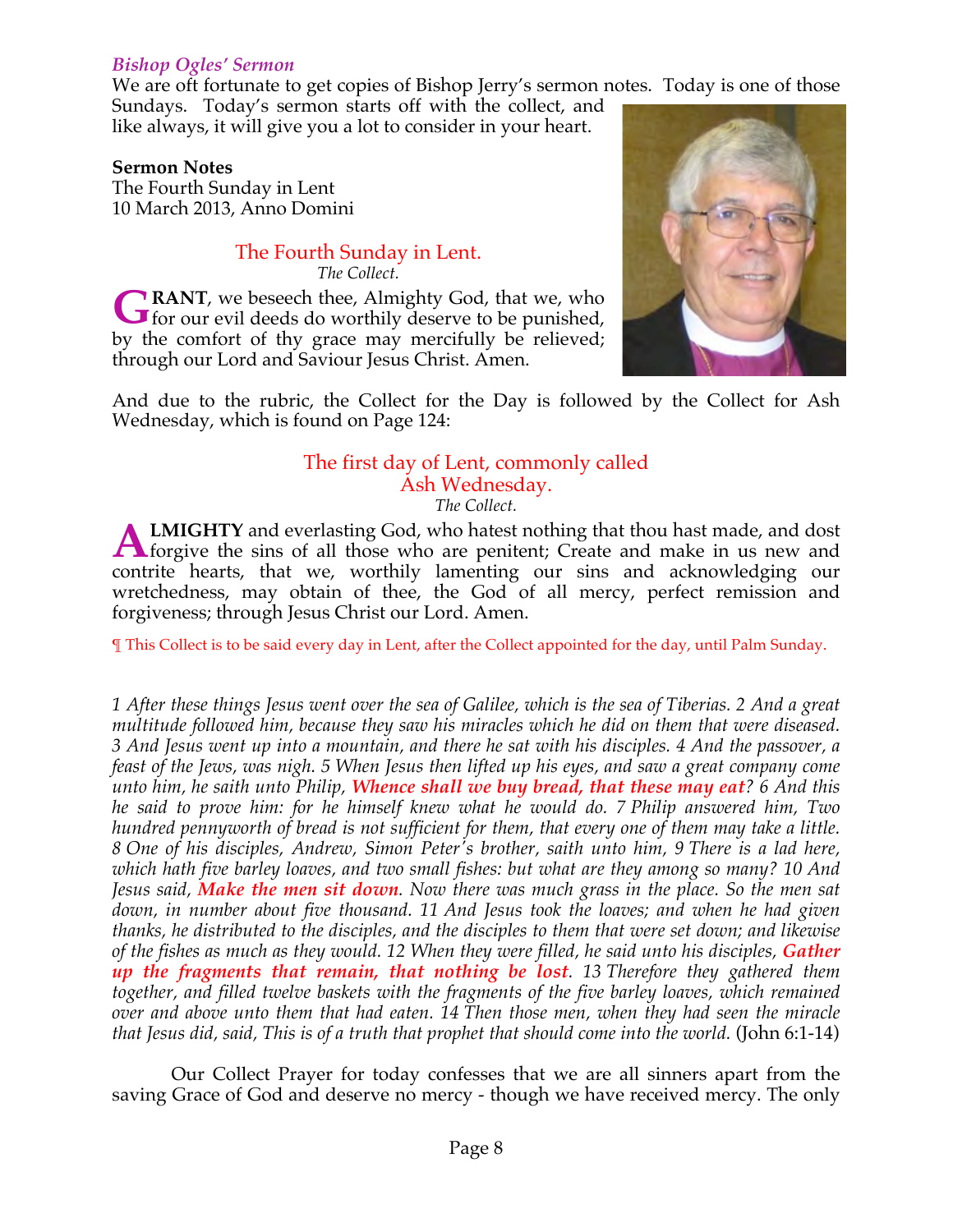comfort we can take, as Children of God, is not in our good works, but His mercy and Grace alone.

 The Epistle, Galatians iv. 21-31, is my favorite of the Epistles: *TELL me, ye that desire to be under the law, do ye not hear the law? For it is written, that Abraham had two sons, the one by a bondmaid, the other by a freewoman. But he who was of the bondwoman was born after the flesh; but he of the freewoman was by promise. Which things are an allegory: for these are the two covenants; the one from the mount Sinai, which gendereth to bondage, which is Agar. For this Agar is mount Sinai in Arabia, and answereth to Jerusalem which now is, and is in bondage with her children. But Jerusalem which is above is free, which is the mother of us all. For it is written, Rejoice, thou barren that bearest not: break forth and cry, thou that travailest*  not: for the desolate hath many more children than she which hath an husband. Now we, *brethren, as Isaac was, are the children of promise. But as then he that was born after the flesh persecuted him that was born after the Spirit, even so it is now. Nevertheless what saith the scripture? Cast out the bondwoman and her son: for the son of the bondwoman shall not be heir with the son of the freewoman. So then, brethren, we are not children of the bondwoman, but of the free.*

 This Epistle should allay any growing fears that God's people are chosen because of the blood in their veins, but rather the hope and faith that is in their hearts. Ishmael was the first born son of Abraham and, according to Hebrew law, should have inherited the blessings of Abraham, but not according to God's Law. God had promised Sarah and Abraham a son which would be the son of Promise. Though Sarah and Abraham attempted to accomplish the work of God by their own hands (through Sarah's innocent mistress – Hagar), God took umbrage at their lack of faith. The Seed of Promise came exactly according to the promises of God. Isaac was born to Sarah in her old age and his birth was much like the coming of the True Seed of Promise in Jesus Christ who also came by miraculous birth. Christ offered what the Law could not – Mercy and Grace. Ishmael was born under the law and can only offer condemnation. His seed today are the Muslims of Arabia who have not known a decade of peace since the passing of Ishmael.

 Our Gospel lesson, in my opinion, has a great relationship to the Lord's Supper, only offered to the multitudes that would later be left in the care and oversight of the Apostles. The miraculous feeding of the five thousand men (and, additionally, women and children) was a precursor to the Lord's Supper which Jesus would institute on the night of His betrayal.

 I believe that we will all agree that bread itself is an important staple to nourish and sustain the body. In a broad sense, and in the way that it figures in today's text, bread was the paramount nourishment for the disciples on that mountaintop by the Galilean Sea. Even a morsel of bread, which comes from God, was important to the Syros-Phoenician woman who pleaded only for the bread crumbs that fell from the Master's Table. Bread, and *its thousands of crushed grains* (Archbishop Cranmer), represents the body of Christ on earth today. We consider always that Christ is present when we partake of the Bread from His Table, It brings us near to Him as we contemplate His promises: *For where two or three are gathered together in my name, there am I in the midst of them*. (Matt 18:20) *I am with you alway, even unto the end of the world*. (Matt 28:20) The Bread which Christ broke at the Supper in the Upper Room represents His complete Body – even the multitudes that are drawn to Him on this mountain. It is not simply for those who are appointed as clergy and apostles. His Real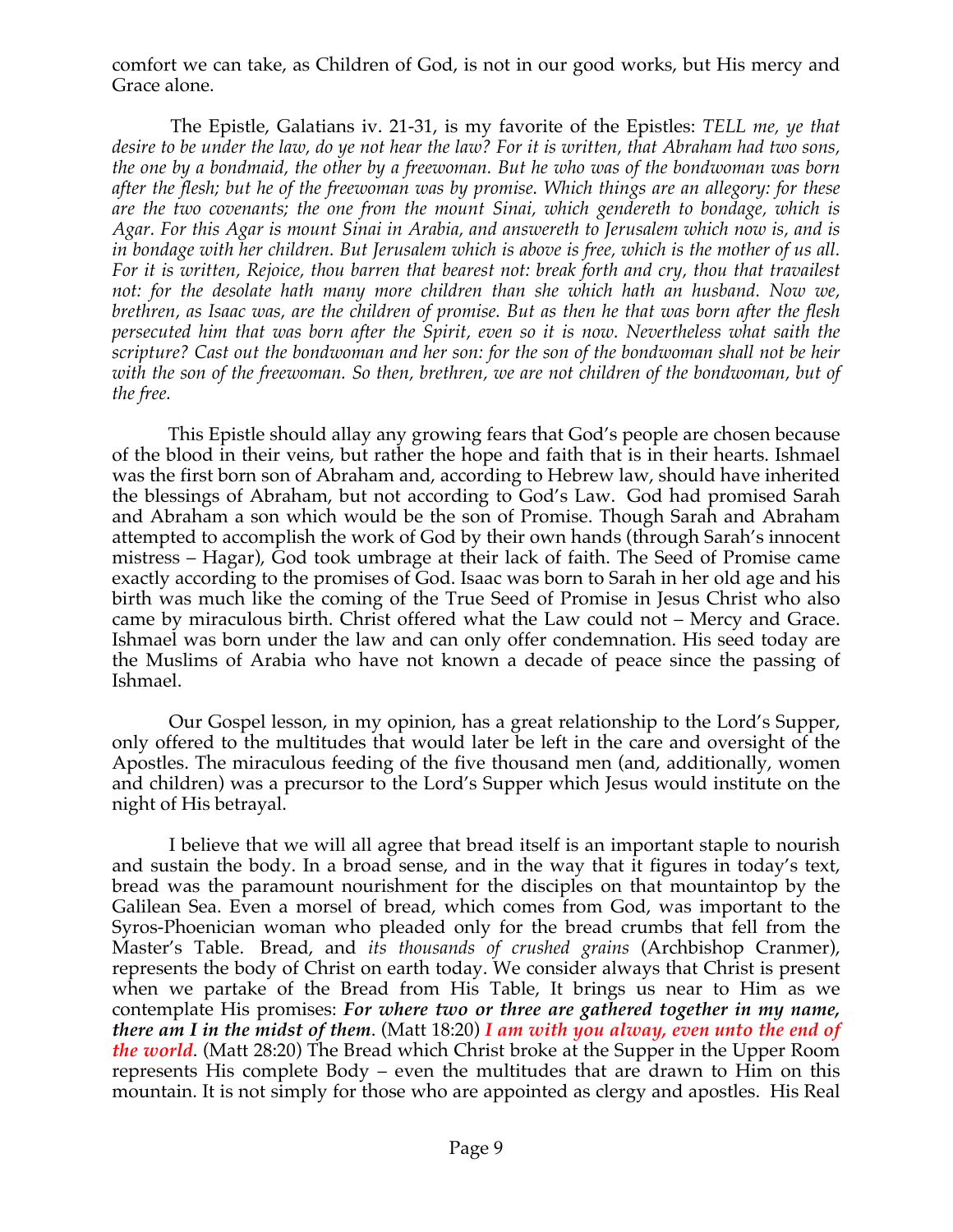Presence is not in the grains of wheat, but in the hearts of His people that make up His earthly Body – the Temple of God. That true Bread of Heaven opens our eyes to the mystery of Communion with Christ just as the eyes of the two men on the Road to Emmaus were opened at the moment Christ broke, and offered, Bread.

 It may be true today that the crowds may follow Christian ministers for the wrong reasons, just as the Galilean crowds had done, yet, if they receive the true Bread of Heaven, they shall be healed in more than body and mind. We are told that the multitudes followed Christ because of the healing miracles He had wrought on them. It may be true that the work of God must proceed from the labors of witnesses in feeding the hungry, healing the sick and despondent, and living among the people by facing all of the heartaches and hardships that they face in order to make them know the love of God is in our hearts. It is then that their hearts will be moved to learn of the great Savior who has instilled in us a love that surpasses their common understanding. It is to be hoped that the multitudes went away with more than a full stomach after the miraculous feeding – a heart that has been changed by the Love of God! *1 After these things Jesus went over the sea of Galilee, which is the sea of Tiberias. 2 And a great multitude followed him, because they saw his miracles which he did on them that were diseased. 3 And Jesus went up into a mountain, and there he sat with his disciples.*

John the Baptist, the baptizer of Christ, has just been beheaded. This news must have hurt the tender heart of our Lord. He was tired. He was weary of travel. He must have been sad. So he sought a place of quiet and solace, yet, the multitude followed on. His Heart of such loving compassion could not disregard the needs of those who followed after Him even if their motives were amiss. Does our AOC church not face the same circumstances daily? Many abroad, hurting for bread and sustenance, follow us on the web and then appeal for funds even if they do not know the Savior we serve.

 The next verse seems parenthetical, but I do not believe that it is: *4 And the passover, a feast of the Jews, was nigh.* John felt it necessary to add this particular detail. He says no more, but there is obviously meaning attached to the fact of the Passover. It was the same event that the Lord celebrated in the Upper Room. In fact, Jesus Himself became our PASSOVER! So, on the eve of the Passover, Jesus here again will offer Bread to the people.

 I would imagine that Jesus had a slight gleam in His eye when He asked the next question: *5 When Jesus then lifted up his eyes, and saw a great company come unto him, he saith unto Philip, Whence shall we buy bread, that these may eat*? *6 And this he said to prove him: for he himself knew what he would do.* Here Jesus and His disciples are gathered on a mountain overlooking the Sea of Galilee. There are not nearby bakeries of places that sell foodstuffs. So Jesus presents a testing challenge to His disciples. It was a great company, in fact far more than five thousand, that approached. It appeared to the disciples as a gathering army. How could they possible find food for so many; and, even if they found a source, where would they find the enormous amount of money required for the purchase?

 We find in the response to Jesus query, three distinct responses: the first is in the response of Philip who was counting on the meagerness of available provision. He was counting on the LEAST of provisions. *7 Philip answered him, Two hundred pennyworth of bread is not sufficient for them, that every one of them may take a little.* The people of God often count the lack of provision rather than the abundance in Christ. Even the crumbs are enough, why believe that crumbs cannot be made a feast in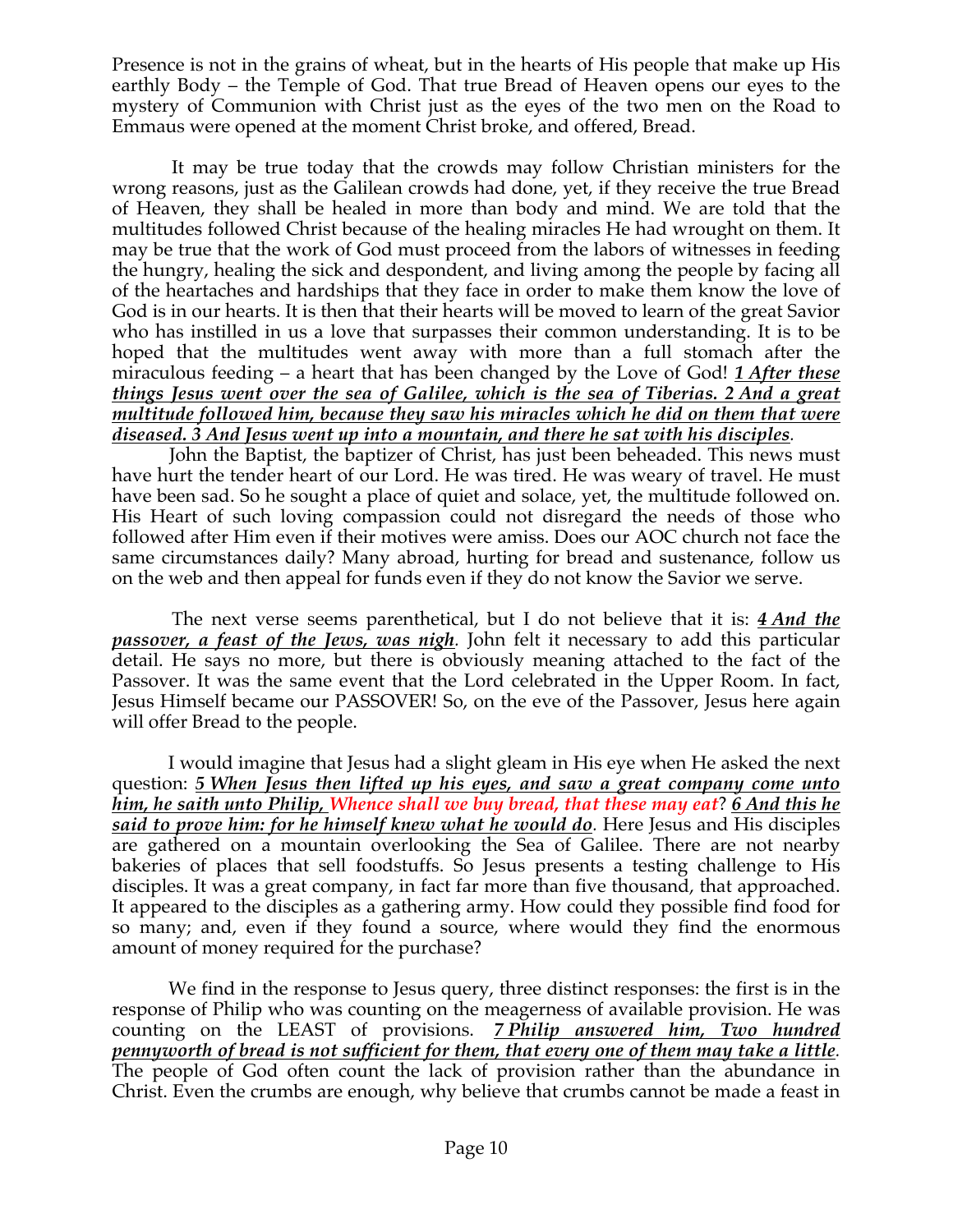the hands of the Lord! We must despise no blessing because of its size. The second response is that of the disciples: *35 And when the day was now far spent, his disciples came unto him, and said, This is a desert place, and now the time is far passed: 36 Send them away, that they may go into the country round about, and into the villages, and buy themselves bread: for they have nothing to eat* (Mark 6:35-36) When the obligation seems to great to reach the lost, the church often simply desires to wash their hands of these troubling poor by sending them away.

The third response is that of Andrew who is always seeking others for Christ. You will recall that it was Andrew who, being called by Jesus, went first to find his brother Peter to come and see Christ. *40 One of the two which heard John speak, and followed him, was Andrew, Simon Peter's brother. 41 He first findeth his own brother Simon, and saith unto him, We have found the Messias, which is, being interpreted, the Christ. 42 And he brought him to Jesus. And when Jesus beheld him, he said, Thou art Simon the son of Jona: thou shalt be called Cephas, which is by interpretation, A stone*. (John 1:39-42) We named our little church in Enterprise, Alabama, St Andrews because we are to be seekers for Christ. As rector, I brought none to the church – the youth went out and invited their friends who came and stayed to hear about Jesus. I loved them. So, Andrew, true to form, goes on a search the moment he realizes the need for bread. He is not the kind of fellow to be discouraged at the meager proportions for he knows that even crumbs, with the Lo9rd, will be made a sufficient supply. *8 One of his disciples, Andrew, Simon Peter's brother, saith unto him, 9 There is a lad here, which hath five barley loaves, and two small fishes: but what are they among so many?*

 Now there is a fourth type of person in the crowd that is not described above. It is this one response that melts my heart – the little lad who had only five barley loaves and two fishes, but was willing to share that small provision with such an immense number. He must have had a heart touched by the loving hand of God from his mother's womb. This innocent young knew his bread and fishes would only be a drop in the bucket to feed so many. He also knew that there would be scarcely a crumb left for his own hunger; yet, he had seen and heard Jesus. He placed his innocent confidence in this warm and compassionate Teacher. So he offered ALL that he had to satisfy the immense crowd who surrounded Christ. This is the kind of son every parent should long to have.

 Without a further thought, upon hearing of the small provision available, Christ took action: *10 And Jesus said, Make the men sit down. Now there was much grass in the place. So the men sat down, in number about five thousand.* Jesus does not make us anxious in feeding us. He prefers that we be comforted always by His Bread. He has the men sit down as guest do in any home. He also expects that those about to receive the Bread of Life should do so in good order, thus we observe a liturgical form of worship. There was a mixture of men, boys, women and children present, yet there were five thousand men in all plus those other persons. The Word of God is able to feed all who will come to be served without limit.

 Do you remember that our Lord was baptized in like manner that we should be? In all, we should follow Him. He also gave thanks for the provision given by the Hand of His Father in Heaven. *11 And Jesus took the loaves; and when he had given thanks, he distributed to the disciples, and the disciples to them that were set down; and likewise of the fishes as much as they would.* Herein lies an important lesson. That which God has given you, you must also share with others. Jesus gives us the privilege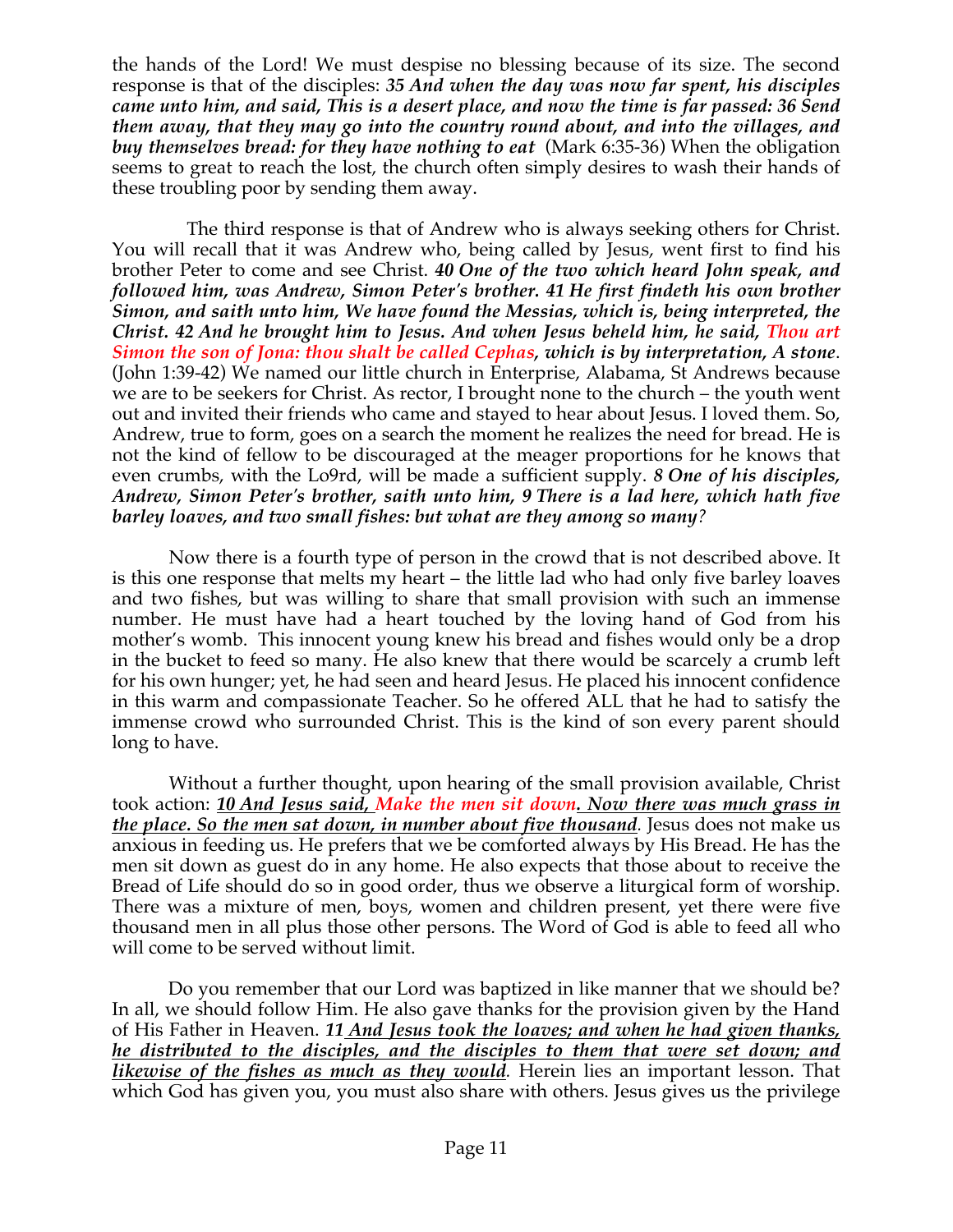and high honor to be His servants to the people. Not masters, but SERVANTS. All clergy are servants to God's people. When they cease to be servants, they cease to be ministers. Note also that from the small provision, every one of the thousands seated about took as much as they wanted. God's Word is always sufficient for thee. "….*My grace is sufficient for thee* …." (2 Cor 12:9)

 Quite often, that which comes at no cost to us is easily wasted, but the Bread of Life comes at an immense cost to God the Father – it cost Him the life of His only Begotten Son! None of the Lord's provision should be wasted. *12 When they were filled, he said unto his disciples, Gather up the fragments that remain, that nothing be lost.* Every soul is precious to God. He will have us lose nothing that He places in our hand. This is the security we have in Christ. If our hearts belong to Him, He will never lose them. *13 Therefore they gathered them together, and filled twelve baskets with the fragments of the five barley loaves, which remained over and above unto them that had eaten.* Have you ever gone out and befriended some hungered stranger? Have you noticed that you may have approached the fellow with a reluctant love? But do you remember the heart, brimming with love, with which you departed from him after answering the needs of his soul. That is the LOVE of god. The more you serve, the greater the reservoir remaining. This defies the law of physics, doesn't it; but this is not a natural, but a spiritual, law.

 What result does the labors of Christ and His servants have upon the hearts of men? *14 Then those men, when they had seen the miracle that Jesus did, said, This is of a truth that prophet that should come into the world.* That is the result! Faith! When people see what Jesus is able to do through your own life, they will know Him to be "that prophet that should come!"

 Though we may take good counsel from the examples given of the disciple Philip, those other disciples about Jesus, and of Andrew who sought when the need was revealed, the greater lesson – in my view – is from the little boy who gave all in spite of hunger, to Jesus for the feeding of others. He surrendered fully His all. And he did not go away hungry for, when you give your all to Christ, you cannot lose. Have you done?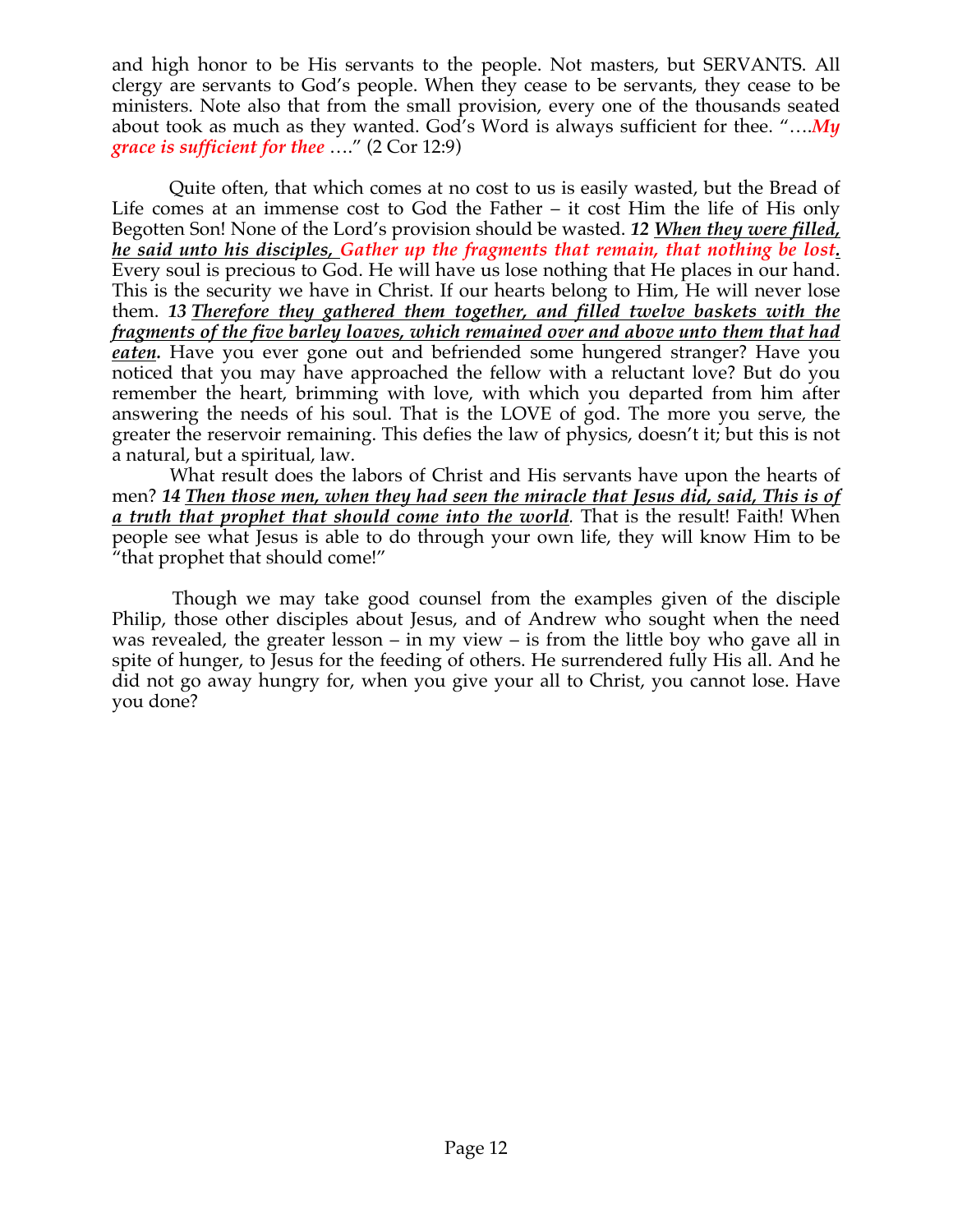## *Bishop Garth Neel – AOC Canada*

Today Bishop Dennis Campbell passed on a sermon from Bishop Garth Neel, of the AOC in Canada. I am confident you will enjoy it:



**Only Two Religions in the Whole World**

This is a true saying and worthy of all men to be received, that Christ Jesus came into the world to save sinners. 1 Timothy 1:15

There are only two religions in the world. One is that religion that wants to convince you that you are basically okay. The other is that religion that wants to convince you that, if left to yourself, you are entirely lost.

The first religion wants to tell you that, yes, there is God, but that all that he requires of you is that you should be a decent person. In other words, this religion says, "If you do this" or "If you do that", or "If you are just a good person", God will accept

you. This religion takes many forms. But it is simply the religion of human nature. It comes quite naturally to us. We find it very easy to think that we are not so bad as all that, and that, yes, if we are just decent, upright, law-abiding people, God will accept us in the end.

This religion, therefore, is basically a religion of LAW. It emphasizes obedience, what we must DO on our own, and what we are CAPABLE of DOING on our own. It flatters us by making us think that we can, in fact, win heaven by our own efforts. It flatters us by making us think that we have the power to do all that is required of us. This is the religion of human works.

The other religion, which is the religion of the Bible, seems at first to be similiar. It tells us that, yes, there is God and it does not deny that His followers are to be good. But it goes on to tell us that this one, true God is a holy God, and indeed, perfectly so. That He requires not just a general obedience to His LAW, to His commandments, but absolute and perfect obedience to them, each and every one of them. And then this religion tells us, much to our irritation, that we are now incapable of that perfect obedience and will find it far beyond our reach.

This religion, the religion of the Bible, does not flatter us. Nor does it come naturally to us. In fact, in our natural state, we shall always find it most distasteful. Because, of course, it tells us that God will NOT accept us if we just try to be good, if we are just decent, law-abiding folks. Rather, it tells us that even the best things we do are tainted by something inside us that spoils all we do.

This religion is so far from flattering us with what we can do on our own, that it tells us that we entirely incapable of saving ourselves on account of the radical sinfulness, that moral infection of nature, that lies within us. It tells us that if any saving is going to get done, if any rescuing is going to get done, it is going to have to be done by God Himself. This is a terrible blow to our pride. But then, this religion is not for the proud.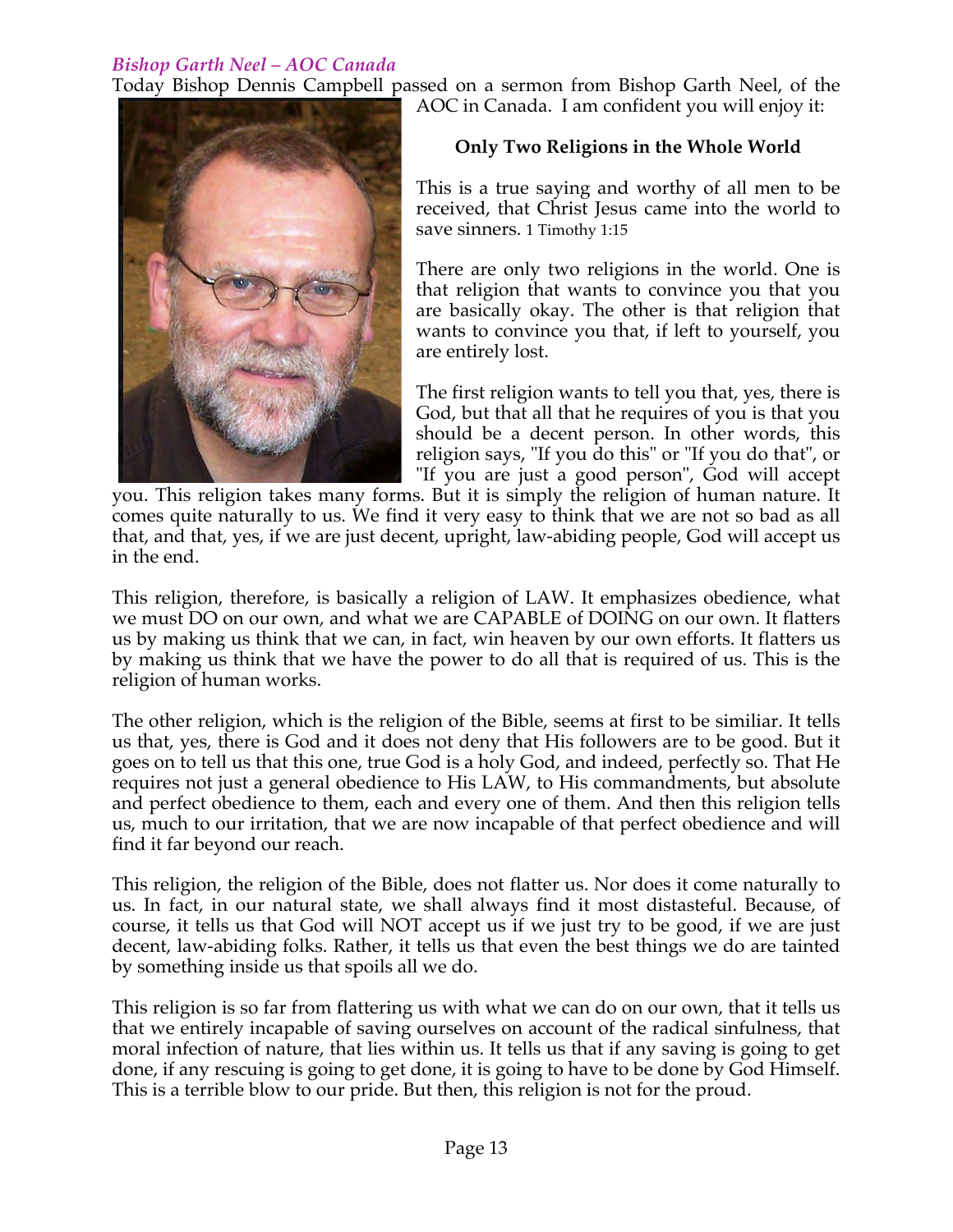Thankfully, this religion, the religion of the Bible, goes on to tell us that, even though we are incapable of making ourselves acceptable to a holy God, that same God has made a way of doing just that. Rather than leaving us in our sins, which would have been a perfectly just act on His part, He has chosen to save, out of a fallen race, a great multitude of every kindred and tongue and people and nation. And He has chosen to save them through their faith in His own Son, the Lord Jesus Christ, who became a perfect sacrifice for them, fulfilling all the demands of the LAW on their behalf. By grace, through faith, all that Christ has done is reckoned over to us. Although even the faith by which we receive the gift of the righteousness of Christ, is itself a gift.

This is the religion that says not what you must DO, but rather what has been DONE for you. To the world it is foolishness. To us, it is the highest wisdom.

## *Rev Bryan Dabney of Saint John's Sunday Sermon*

We are fortunate to have Bryan's Sunday Sermon. If you want people to come to The Truth, you have to speak the truth, expouse the truth and live the



truth. This is really a good piece and I commend it to your careful reading.

#### **Sermon for Fourth Sunday in Lent**

In the very first verse of Genesis we are presented with a most sublime statement regarding the creative power of God. Some years

ago I heard it referred to as In-Your-Face Theology because within that verse God has provided the reader with two choices: either to accept God's word as truth, or reject it as fantasy. If a person cannot accept Genesis 1:1, he or she likely will not accept the other miracles found within the pages of the Bible.

In St. John 6:5-14, our Lord exercised, on a smaller scale, that same power of creation as found in Genesis. He took five barley loaves and two small fish and fed a multitude with food to spare. Events such as this one stand as testimonies which confirm that God's provision exceeds necessity. It is more than a mere subsistence. In the 23rd Psalm we read: The Lord is my shepherd, I shall not want...my cup runneth over.

Upon every occasion for our worship as a congregation, we offer up to God our praise and thanksgiving for the many blessings which we have received at his hands. We accept Genesis 1:1 as truth because it speaks of the creative power of our good and gracious God. And from that point on, all other supernatural events do proceed. In that same book we are informed that God made man in his image and after his likeness. We further understand from the story of creation all things were made by him. And because of that, we have been given material items as well as spiritual gifts— whether it is bread and fish, or the gift of grace. Yes, everything from the clothes we wear, to the jobs we hold, to the education we have received, it all came from our good and loving God. Thus it is meet and right that we offer up to him thanks and praise, not only for what we are and what we have; but for what we will yet receive through the atoning work of our Saviour, Jesus Christ. What joy there will be for us in God's heavenly kingdom, for we have his assurance that he has prepared a place for us there. That ought to stir our hearts and bring us to our knees in tearful praise to him who suffered so that we might live with him forever.

Returning to our gospel lesson, we find that our Lord fed the people both physically and spiritually. They had come into a desolate region to hear his words of truth and he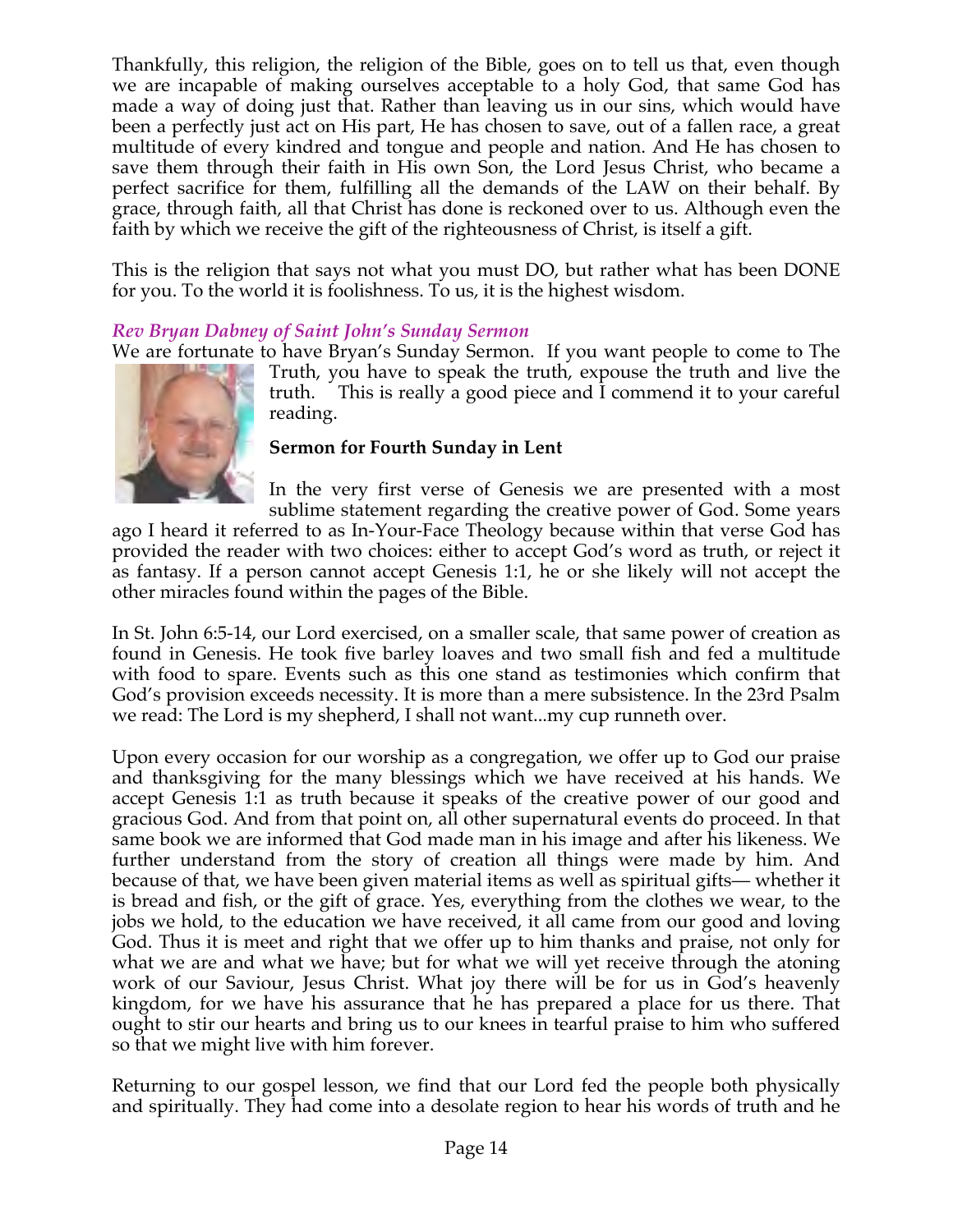had compassion on them for their apparent lack of sustenance. God does not lead his people into the wilderness to die. He provides for his own. Psalm 37:23-25 affirms this:

The steps of a good man are ordered by the LORD: and he delighteth in his way. Though he fall, he shall not be utterly cast down: for the LORD upholdeth him with his hand. I have been young, and now am old; yet have I not seen the righteous forsaken, nor his seed begging bread. The spiritual aspect of our feeding comes in our hearing of God's word written. As our Lord replied to the devil during his temptation in the wilderness, It is written, Man shall not live by bread alone; but by every word that proceedeth out of the mouth of God (St. Matthew 4:4).

Christ came to bring his own more than the bread of physical sustenance. He came to make us whole spiritually that we might be redeemed: cleansed from all unrighteousness and made fit members of his body and joint heirs with him in God's heavenly kingdom. Thus by our being baptized of the Holy Ghost, we are assured of our salvation via God's gift of grace (see Romans 8:1-17).

The church was established to provide for the spiritual and material well- being of those who have been born-again in Christ Jesus. Think for a moment about the work and witness of St. Paul. He had been sent on an evangelical mission to physically establish and spiritually feed the various flocks of our Lord within the Roman Empire under the guidance of the Holy Ghost. Generally, though not always, he came, he set in order, he followed up as an overseer of the faith and he appointed just men to serve in like capacity prior to his departure for another locale. And those churches which he established were not left spiritually impoverished when the apostle moved on because they were nourished and enriched by the teaching and instruction of those whom the Lord had called into his service.

God sustains. God strengthens. God increases. It is all due to his efforts, his will, his choosing. We are but his servants whom he has called out of darkness into the glorious light of his gospel. And our duty is to serve, not to be served. We are to work within the church to materially assist any member of the body of Christ whom God has brought to our attention for such ministration. It is the church's duty to look after its own, not the state, and certainly not the unregenerate of this world. Hear now the word of God, What doth it profit, my brethren, though a man say he hath faith, and have not works? Can faith save him? If a brother or a sister be naked, and destitute of daily food, and one of you say unto them, Depart in peace, be ye warmed, and filled: notwithstanding ye give them not those things which are needful to the body; what doth it profit? Even so faith, if it hath not works, is dead, being alone (St. James 2:14-17).

And let no man say that he can lay back and become a burden on others, being ablebodied for it is also written ...this we commanded you, that if any would not work, neither should he eat (II Thessalonians 3:10). There is no room in Christ's church for the slothful, the lazy and the unregenerate in spirit. If that seems harsh, it is not my word but that of the Holy Ghost via St. Paul for in the closing of his second epistle to the Thessalonians he said, And if any man obey not our word by this epistle, note that man, and have no company with him, that he may be ashamed. God's sufficiency is for his own first and then afterward as the Holy Spirit leads you, contribute to those who are of the unregenerate that the Lord might call them too to salvation through your works.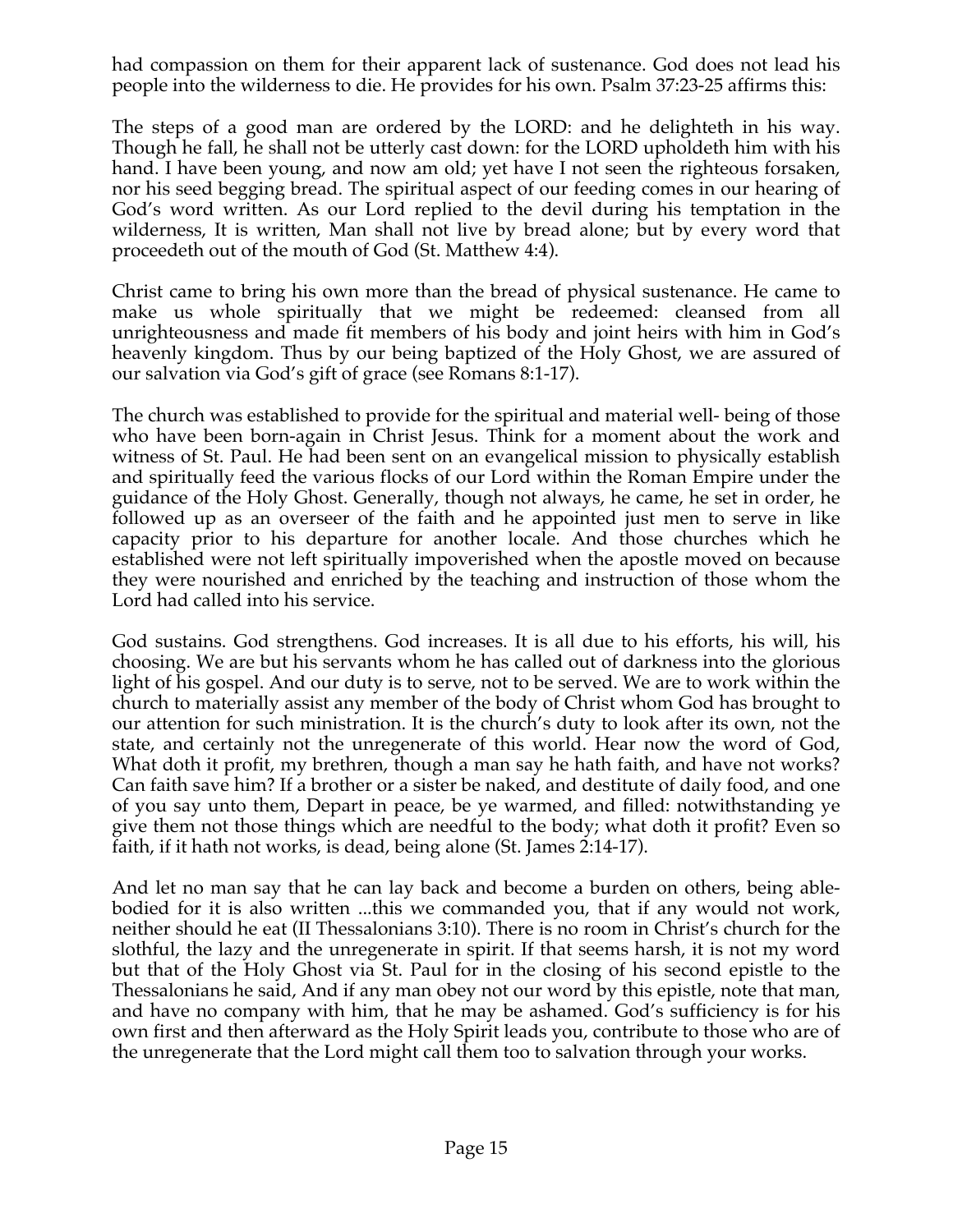So, when we consider our lesson today, we find that our God is our Creator, and Sustainer as well as our Redeemer. He will not lead us into a permanent state of privation and want, but into provision and abundance. And though at times we will experience those conditions as part of our training, or to teach us a lesson that we needed to learn; nevertheless, we know that God will see us through those times and will lead us to green pastures and still waters. He will turn our hunger into satisfaction and our lack into more than what we could ask or imagine, and all because he loves us. But we cannot know the fullness of his grace and the height and depth of his love without our being obedient to his word. Ask him to turn your hearts and minds today unto him to keep his word and commandment that you too might experience the peace that only he can give, the love which is beyond all else, and the joy of the LORD which comes with that blessed assurance of salvation unto eternal life with him in his heavenly kingdom. Please make that your prayer today and every day.

Let us pray,

**RACIOUS** and loving God, who sent thine only begotten Son into the world to GRACIOUS and loving God, who sent thine only begotten Son into the world to serve as a propitiation for the sins of the whole world; accept our prayers of thanksgiving for the blessings which you have bestowed upon us, and give us also minds and hearts that are fixed upon thee; for this we beg in the name of Jesus Christ, our Saviour, Redeemer and Friend. *Amen*.

Have a blessed week, Bryan+

## *New Nametags*

We had no new nametags today.

## *After Church Hospitality*

Sadly, no after church snacks. The same story every week, is it not? The fact is that we are supposed to be on a low carb diet and there really aren't any low carb snacks that appeal to us. So, with no fatted dog nut in sight, we were out of luck! Please someone, between now and next Sunday invent some no-carb dog nuts.

After church goodies providers as currently signed up:

| <b>Date</b>   | <b>Name</b>                                         |
|---------------|-----------------------------------------------------|
| 17 March 2013 | <b>Opportunity Available - Fifth Sunday in Lent</b> |
| 24 March 2013 | <b>Opportunity Available - Palm Sunday</b>          |
| 31 March 2013 | <b>Opportunity Available - Easter Sunday</b>        |

*People in our Prayers* - http://faithfulcenturionprayerteam.blogspot.com/

## **Why? Prayer is an extremely important activity.**

It is not that God knows not our needs, for He surely does. Yet, Jesus commanded us to ask God for those same needs. In addition to the obvious of asking God for help, offering thanksgiving and the like, prayer helps us focus our thoughts on how we might do God's work.

The Prayer Team of the Church of the Faithful Centurion was established to help our members and fellow Christians pray for those in need and to give thanks as well for the blessings we have been granted.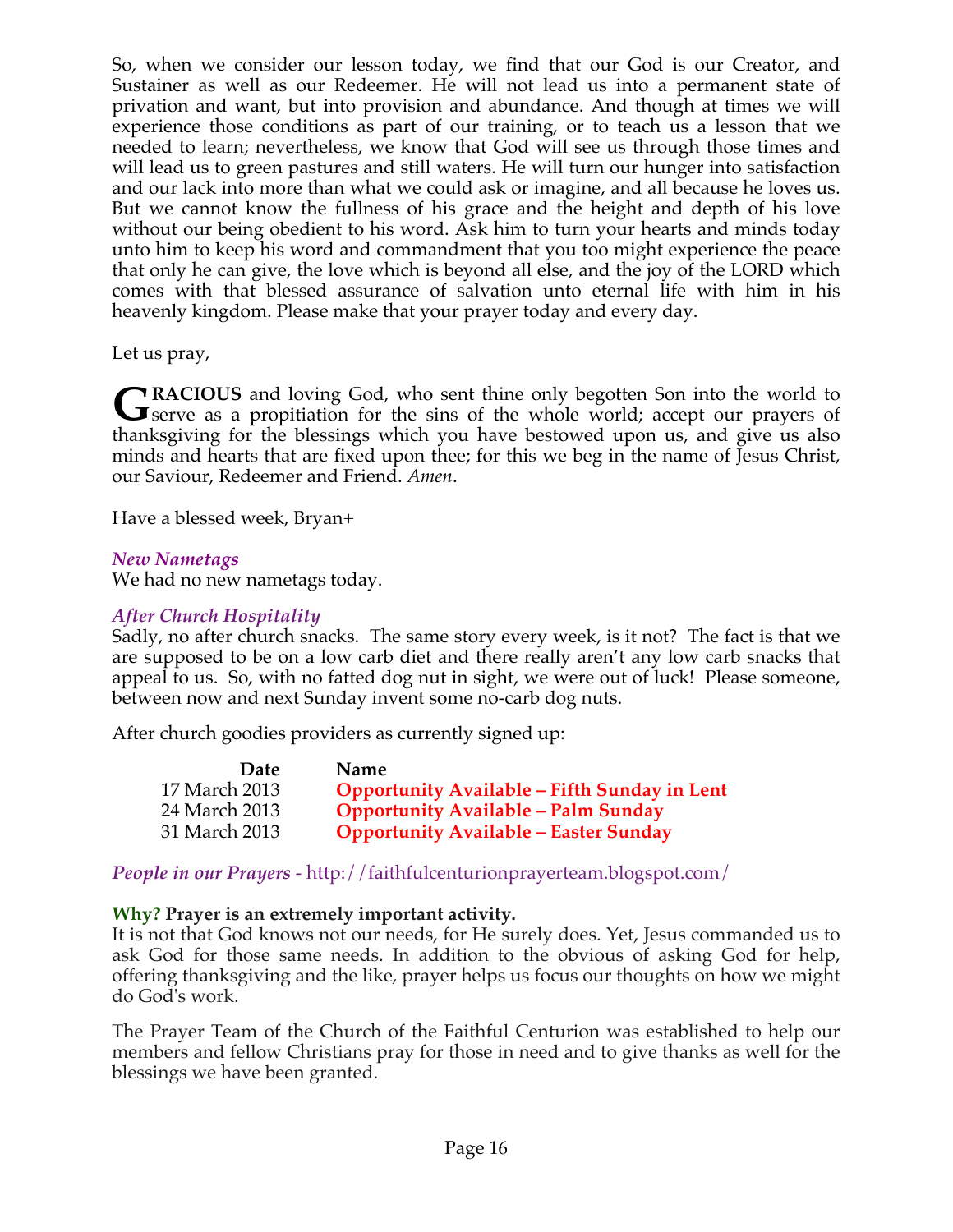### **Who can be on the list? Do I have to be a member of the Church of the Faithful Centurion to be prayed for?**

No! The only qualification to be on the list is that you want our prayer team to pray for you. We are Christians and are happy to pray for you, no matter who you are. If you want help from God, you are our kind of people.

#### **What is the commitment from the prayer team?**

Each member of the team will pray for the desired outcome at last once per day.

#### **How do I get myself or someone else on the prayer list?**

You can email one of the prayer team leaders: Jack - jack@faithfulcenturion.org or Dru dru@ faithfulcenturion.org, or call the church office at (619) 659-3608 or fill out a prayer card at church.

#### **What should I ask for?**

Depends on what you want. Some people merely want God to be asked to heal their ills and be mentioned by their first name, others want a specific outcome and / or have more of their personal information known to the team. Ask for what you want. It is your desire and need for prayer the team is attempting to meet. For typical examples, see the list below.

#### **Updating the Team**

If you are on our prayer list, or if you have submitted a person that you have asked us to pray for, please update one of the team members or Hap in person, by telephone or email. It helps to be able to pray specifically for these individuals including their specific needs; plus if they get better, it is nice to give thanks!

Please note that on the yellow (maybe green or orange if you get an old one) cards at church, you can ask that those to be prayed for have their names disseminated to the prayer team. Those names will be said in church and appear here. Or, you can ask that their names and purpose be kept confidential, then only Hap will know to pray for them.

#### *Prayer List Notice – If you have someone on the prayer list and their needs have changed, please let us know. We'd like to update our prayers to reflect the need and most important to give thanks!*

#### *Travel*

*Maffucci Family* is traveling to family that are having problems. Pray for their safe trip and resolution of the problems.

#### **Loss of Home**

*Sarah* who lost her home and all the contents when her house caught fire and burned to the ground near the end of January 2013. Her beloved dog was taken in the fire. Please pray for Sarah as she has many decisions at this time and help her to know Jesus will be with her to help to make the "crooked road straight."

#### *Move*

*Ryan Hopkins* has moved to Dillsburg, Pennsylvania, to study Dressage Riding through June 2013. Please pray for God's guidance in his life as he works and studies. Help him to see where God would like him to go from here and how he should get there.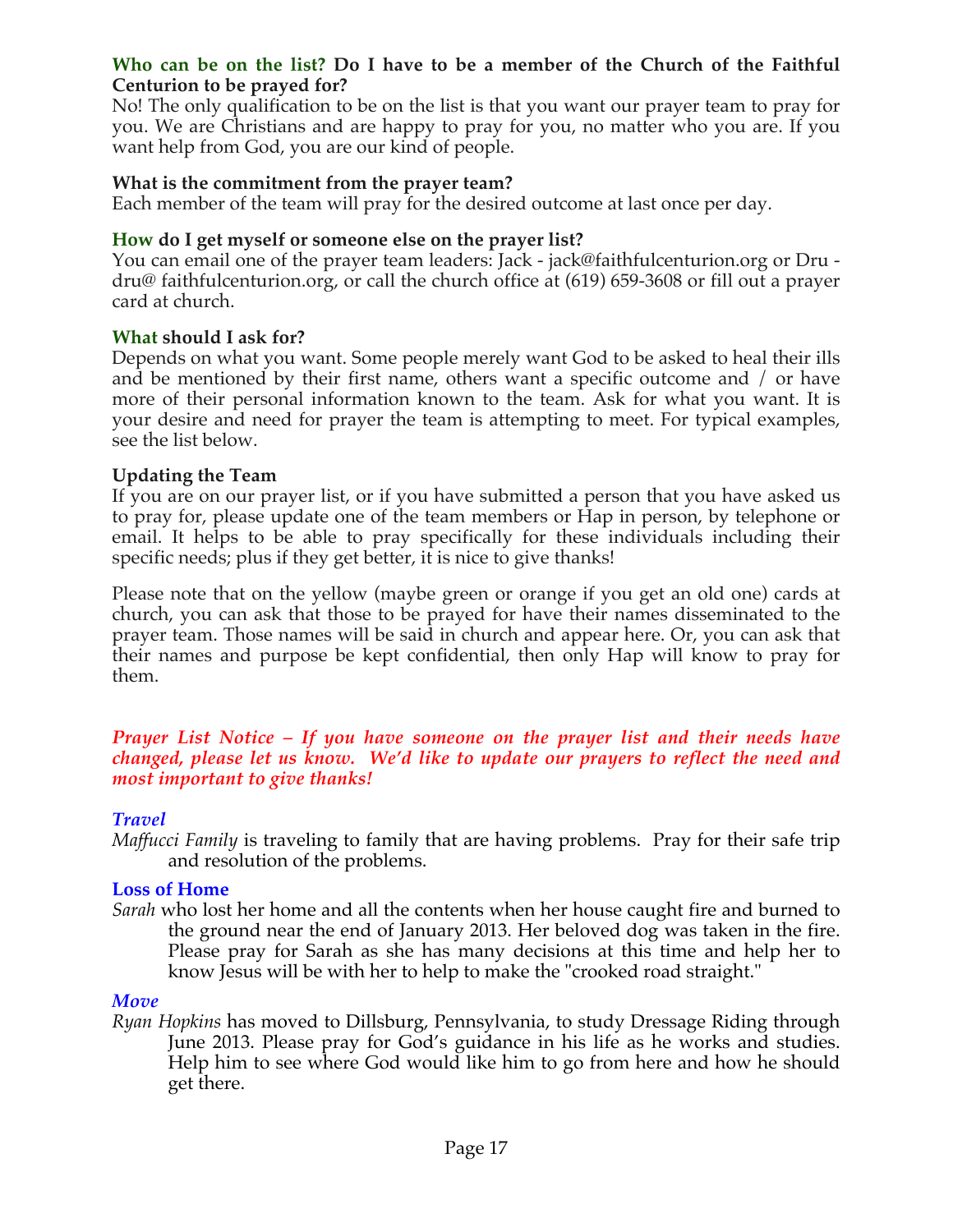*The Thomas Family* is on a short tour assignment in Guam through August 2013. Please pray for the assignment to continue to go well for Kurt and for Mary and the kids to make new friends. In particular pray that Kristyna and Mitchell will develop good friends and schoolmates there so as to further their development as both Christians and citizens. Things seem to be going well where the sun rises on the United States, so keep praying! Give thanks and ask for continued good developments.

## *Anniversary*

Dru and Hap Arnold celebrated their 26<sup>h</sup> anniversary 21 February 2013. It should be noted while Hap had more than enough notice, first Ground Hog Day and Dru's birthday (see below) on 2 February 2013, Valentine's Day 14 February 2013, and P&I Renewal Day on 20 February 2013, and numerous comments by him in the interim about the upcoming event, he still did not remember in the morning until prompted. For some reason, it is always the male who is responsible for remembering.

## *Birthday*

*Dru Arnold* celebrated her 58th birthday 2 February 2013. It should be noted while it was a pleasant day, when she went outside first thing in the morning, she did not see her shadow; thus there will not be six more weeks of winter.

## *Departed*

- *H. Eugene Risch*, of Clarkdale, Arizona, passed away recently, we were notified of his departure on 7 February 2013. A minister with the Anglican Episcopal Church, he had waged an ongoing battle with life-threatening illness over a period of, yet he never has allowed the pain and suffering to stop him from continually serving the Lord. He used the experience of his suffering to magnify the glory of God to all who would hear. He was a man gifted with a rare and extensive knowledge and love of Holy Scripture. His wife, who remains behind, is a lovely lady worthy of the title. Please join us in commending his soul to our Lord and praying for comfort and succor of his loved ones, in particular his dear wife.
- *Richard Campbell* passed away early the morning of 5 February 2013, after a heart attack and relatively brief illness. The last of his generation, he leaves an awesome legacy of good. Please give thanks for Richard's time here on earth and pray for comfort and strength for those he leaves behind.
- *Ed Rasimus* made his last takeoff at 1045L 30 January 2013, after a really tough fight with cancer. Ed, who everyone called Raz, was a retired Air Force major and flew over 250 combat missions into North Vietnam in both the F-105 and F-4. More than that, Raz was a true patriot and gentleman. He will be missed by all who knew him. Please give thanks for his sacrifices on behalf of our country and pray for comfort for his family who remain behind, in particular his wife Carol.

## *Nearing the end of their time here on earth*

- *Julia* has cancer, which has spread through her body, further treatment seems impossible. She is preparing to go home to be with her family who have gone before her. Pray for her faith to build and the transition to be good. Pray also for those she leaves behind.
- *Polly* is in hospice care with dementia and spinal stenosis. Please pray for her as she prepares to go home to be with her family who have gone before her. Pray for the faith of her family to build and the transition to be good.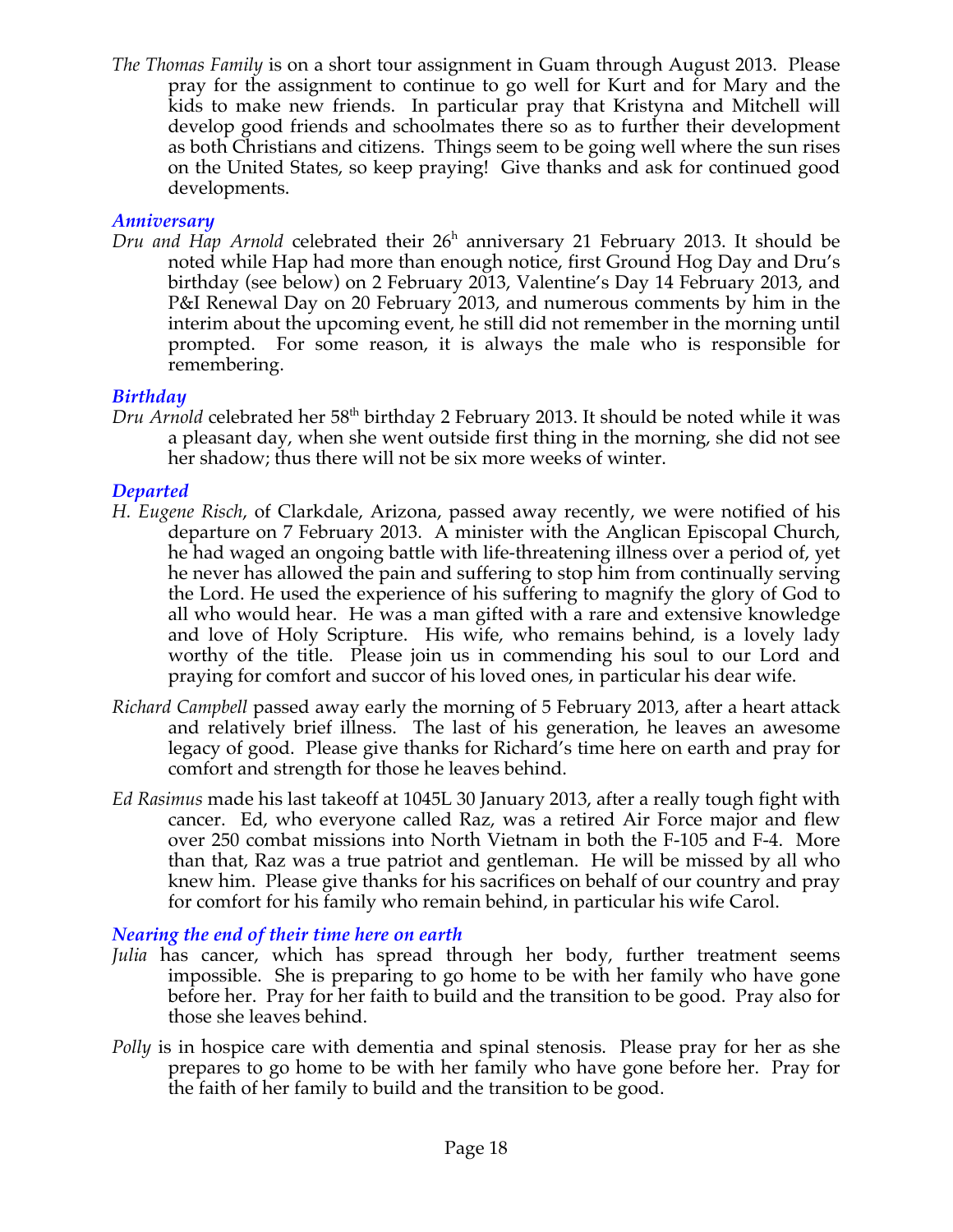## *Homebound or Infirm*

- *Lou* has aspiration pneumonia. Please pray for the infection to be knocked down and for her continued recovery.
- *Frank* has been coping with various ailments from older age. He is in his 90s and it has been a difficult year. Pray he will find comfort in God, that those who provide care to him will pay attention to him, do their best and give him the love we all desire. Pray that the coming year will provide relief to him.
- *Norma, Sara's mother* is in a state of deteriorating health, both physically and mentally, with both onset dementia and Alzheimer's. She is slowly drifting away, though she still recognizes Sara and prayer gives her a sense of peace. Please pray for both Sara and her mother to put their cares and worries on God's shoulders so they can deal with the many problems involved.

## *In need of a miracle or understanding of God's Plan*

- *Becky* has fourth stage metastasized lung cancer and is not doing well with chemotherapy treatments. Please pray for Becky and her husband as they are together during this difficult time in their lives.
- *Larry Howes* suffered a fairly severe stroke. 4 December 2012, doctors replaced a valve in a shunt that had been put in about two weeks ago, and Larry responded very well. He was able to go home. He is now back in Mass General hospital. Please pray for the medical team treating him to pay attention and do their very best; pray also for confidence in our Lord for Larry and his family. Larry needs a miracle, pray for one. Please.
- *Colleen* has been battling pancreatic cancer over the last year and it has now spread to one of her lungs. Please keep her and her family in your prayers.
- *Christine* has cancer of the colon, which spread to her liver; she is receiving chemotherapy and is having difficulty eating. Please pray for the medical team treating her to pay attention and do their very best; pray also for confidence in our Lord for Christine and her family.
- *Todd* and *Kenny* have both been fighting osteocarcinoma for over five years and have been told their time here on earth is nearing its end, absent a miracle from God. Both are ready to go home and leave the pain, but would like to stay. Please pray for them and their families.
- *Colonel Bud Day's* cancer has returned. The outlook is not favorable. Bud has been an inspiration to all of us for years, this changes nothing. He is well at peace with our Lord and we all hope he stays with us for a while longer.

#### *Treatment*

*Brian* has had lung problems for a while. Recent tests found small cell cancer in the upper lung and bronchial area. It appears not to have spread. Brian began radiation and chemotherapy on 26 December 2012; he made it thorough radiation, albeit with some swallowing problems. Brian is still having difficulty swallowing and is feeling weak and woosy. Please pray for him to for the pain in his throat area to subside so he cannot wince at swallowing, eat, gain strength and equilibrium. Give thanks for the progress so far and pray for continued good things to go on. There is more chemotherapy ahead. Please pray that he will gain strength to allow treatment to continue and that he will tolerate the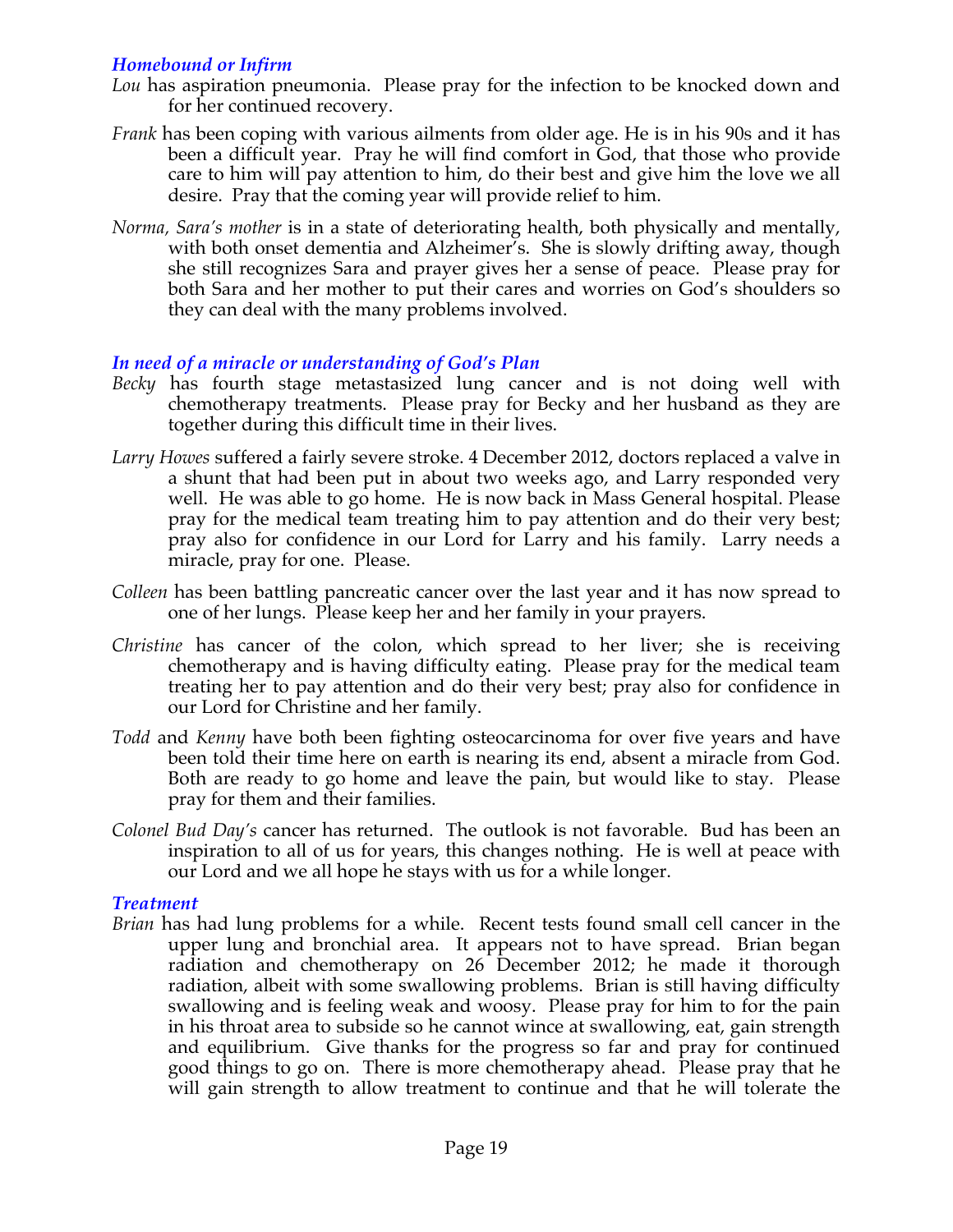treatment. Please give thanks for the cancerous area shrinking and pray it will continue to dissipate. His breathing seems better, please join him in giving thanks for that and pray for no more breathing problems. Please pray for peace of mind and trust in God for Brian and his fiancé Mel, so he can rest and gain strength; pray for the medical team treating him that they pay close attention and do their very best; pray also that he can quit smoking.

## *Thanksgiving and Continued Healing*

*Jeff* had successful surgery on Monday 4 March 2013, at Vanderbilt Medical Center to remove his esophagus as the doctors felt this is the only remedy for precancerous and cancerous cells in his esophagus and stomach. Please give thanks for the successful surgery and pray that his pain level will go down and he will recover quickly. Pray for Jeff and his family to keep their faith in God and let him carry their worries.

*Monica* had a cataract removed. Pray she will recover quickly.

- *Rick* is recovering from hip replacement surgery in the middle of February 2013.
- *Buzz Baron* had C5-6 surgery the morning of 3 March 2013, which went well. Please give thanks for the surgical team paying attention and doing their best and for a good result; pray also for a full and rapid recovery.
- *Karen* had surgery the afternoon of 1 March 2013 to remove a spot on her lung; the surgery went well and the spot was benign. Please give thanks for the great result. Pray also for continued trust in God and peace of mind for Karen, as well as a rapid recovery.
- *Dick*'s left arm was amputated after treating for Merkel Cell carcinoma over a year. He is now believed to be cancer free and is waiting to be fitted with an artificial arm. Please join Dick and his family in giving thanks to Our Lord Jesus Christ for his recovery as well as for their trust in God.
- *Sasha* a young lady with a husband and two children had diagnosed with Stage 4 breast cancer whose cells were thought to have spread to her spine. After radiation and chemotherapy, which is continuing through the end of January 2013, she is regaining her stamina and does not have any detectable cancer activity. The tumors in her skin are gone and the large tumors in her breasts are gone. She and her family ask that you give thanks to our Father in heaven. She also gives thanks to all who have prayed for her.
- *Traci* had surgery colon cancer on 27 December 2012. The surgery went very well and she appears to be cancer free. But, she had a pulmonary embolism and another clot in the artery to the spleen which will keep her in the hospital for at least several days. Traci is beginning to be weary of her medical situation. Please pray that she will not become despondent. Pray that she will open her heart to God's Grace that He might enter in to her heart and strengthen her.
- *Bob Smouse* had shoulder surgery on 28 November 2012. He would appreciate your thanksgiving prayers. While the surgery apparently went well, he is still in pain and would also appreciate prayers for continued healing and the pain to subside. He promises to work very hard on recovery therapy.
- *Tore*, of Oslo, Norway recently had a kidney transplant. Unfortunately his body rejected the kidney, infection had set in. Without God's healing touch he would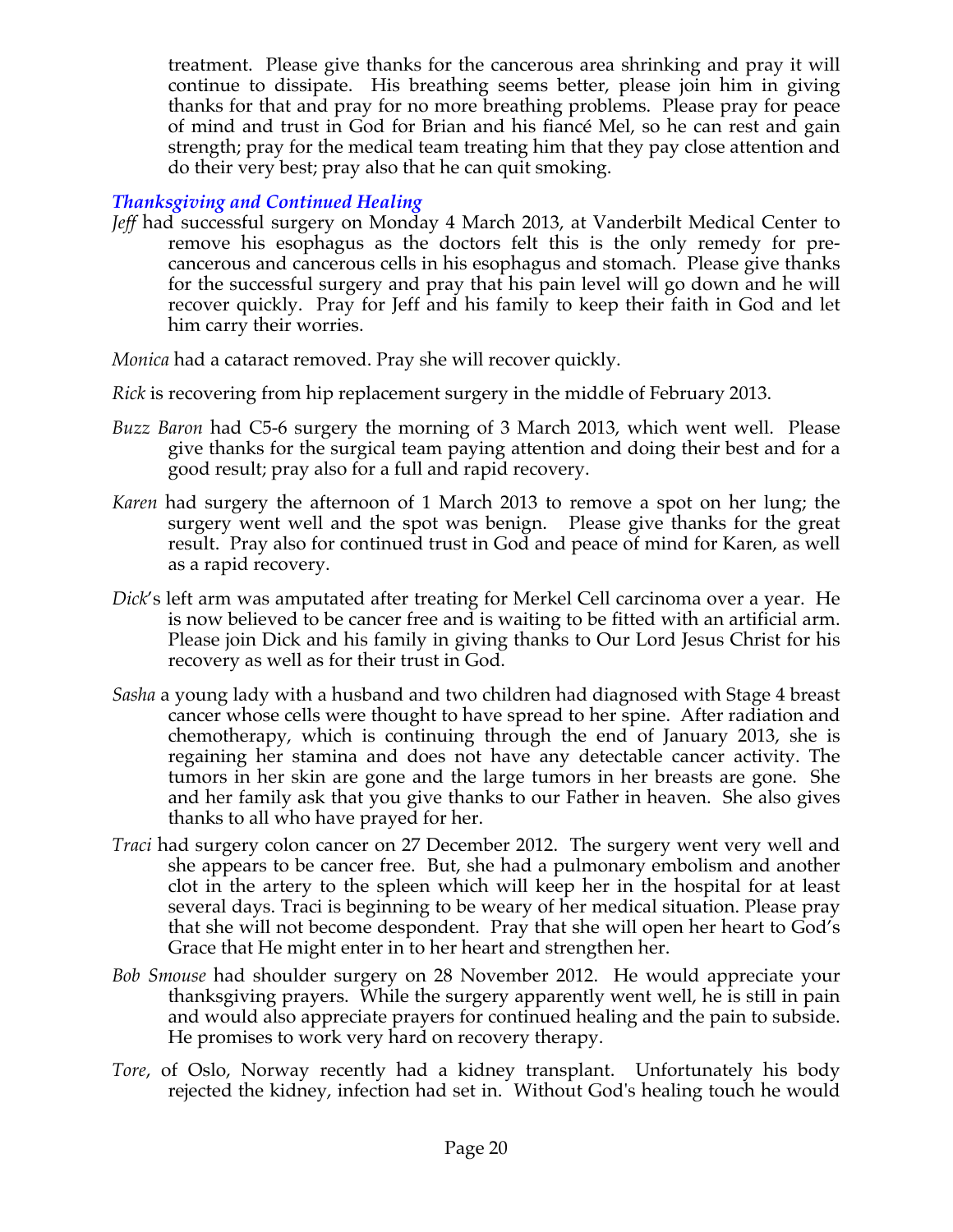soon die. According to his wife Inga, shortly after the prayer request, he began a prompt recovery and is now home. Tore and Inga give thanks for God's Grace and your prayer.

*Carol Stone*, the sweet wife of Mike Stone, seems to have recovered far better than expected from a severe brain bleed. She thinks she can walk, etc., even though she cannot. She has improved and is nearly able to stand up by herself; this makes it almost certain that she will have another fall. Presently she can stand and walk a little with a great deal of assistance. Hopefully this means she will ultimately be able to walk, at least with the aid of a walker or cane. What's holding her back at the moment is her cognitive deficits and they are trying to find a place to get her more therapy

Please pray for peace of mind and trust in God for Mike, guidance for the medical team treating Carol and strength for Carol as well as faith and trust. No one can ever understand the why of these things here on earth. Sara who passed this request on asks that you pray in both faith and hope.

*Muriel Pappin* broke her hip in a fall and had surgery on 21 November 2012. Muriel was home, but has had complications and went back in the hospital. She is now back home. Please give thanks for her return home and pray for her continued recovery.

#### *Healing*

- *Angela* had an ischemic stroke (clot). Please pray for guidance for the medical team treating her and for strength and trust for Angela. Please pray also that she and her family might put their worries on our Lord's back so she can work hard towards recovery.
- *Nora* had a stroke mid February 2013. Please pray for guidance for the medical team treating her and for strength and trust for Nora. Please pray also that she and her family might put their worries on our Lord's back so she can work hard towards recovery.
- *Linda* has been hospitalized for several days with a gastrointestinal problem. Please pray for guidance for the medical team treating her and for strength and trust for Linda.
- *James* had surgery the afternoon of 10 February 2012, to remove two small, but cancerous tumors, from his intestines. On 14 January 2013, James was found to have bladder cancer. On 28 January 2013, he underwent surgery. The doctor felt she got all of the tumor. They still are waiting on the results of the tissue samples she removed. The result of the report will decide the treatment options. Please pray that the cancer was confined to the tumor alone and that it has not invaded the bladder walls. James is a minister with the AOC in Savannah, Georgia. He made it through the first hurdle, he and his family ask your prayers for this second trial. Please pray for the medical team treating him to do their very best and pay attention, pray for the treatment to go well and result in remission. Pray that James and his family will be able to put their cares and worries on God's shoulders during this trying time.
- *Richard* an elderly gentleman has severe pneumonia. Please pray for the medical team treating him to do their very best and pay attention, pray for the treatment to go well and result in recovery.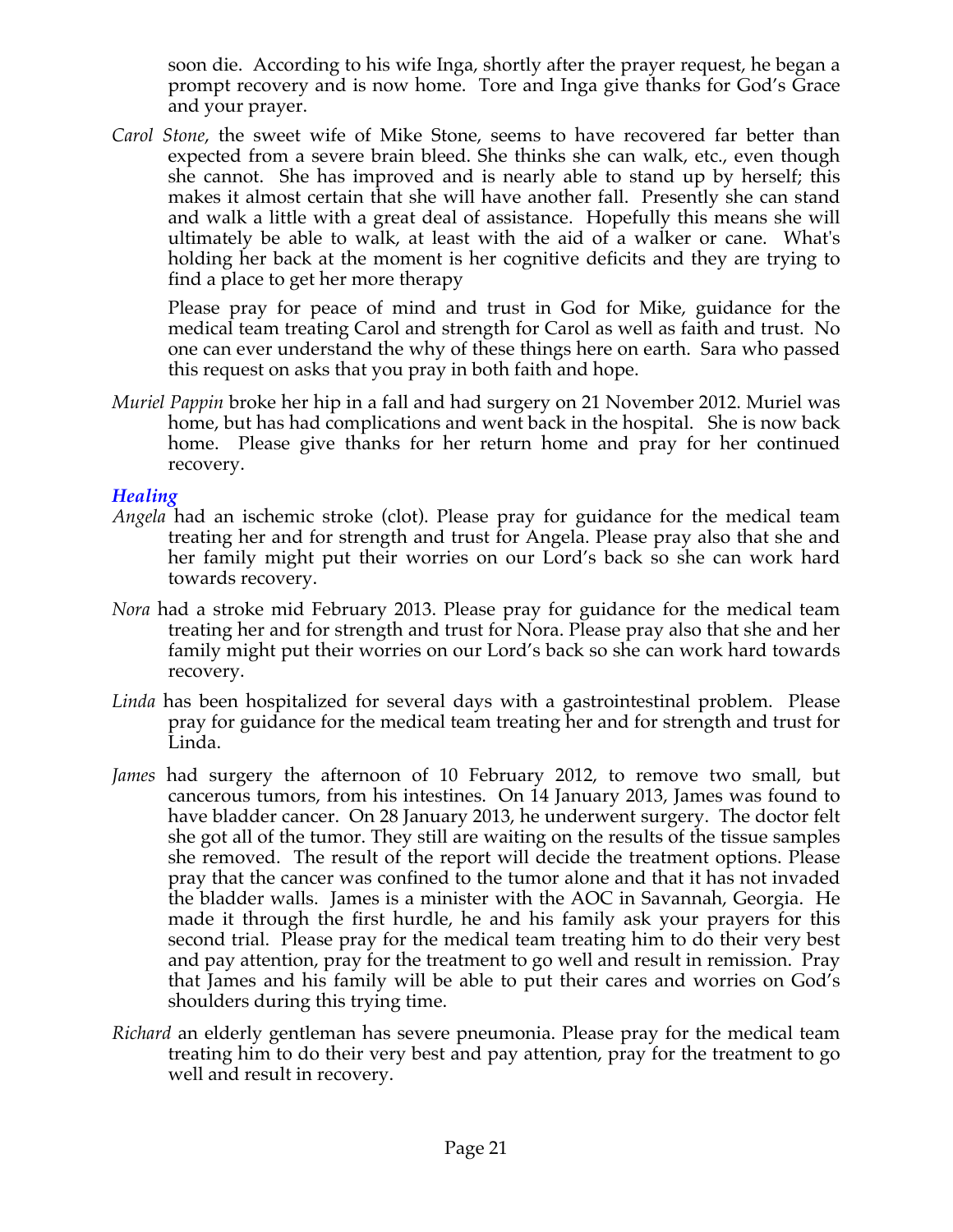- *Dester* is suffering from unknown skin and diseases. Please guide the medical team treating him to find out what the problem is and cure it. Pray also for Dester to trust in the Lord.
- *Lee* has Arterial Fibrillation; the medical people are not sure how to help her. Please pray for guidance for the team treating her and for Lee and her family to make the right decisions regarding treatment..
- *Nell* recently adopted two children and has just been diagnosed with multiple myeloma.
- *Sarah* is recovering from a stroke, but fell and broke bones. Please pray for her peace of mind and rapid and full recovery. Pray for trust in God for her and her family.
- *Inez'* blood pressure is back down, but she needs surgery for a torn leg muscle. Please pray for guidance for the medical people treating her, as well as peace of mind and trust in God for her and her family.
- *Kathleen* has spent the last two weeks in the hospital. She has been diagnosed with colitis, shingles and possibly colon cancer. Pray she will be comfortable and begin to heal.
- *Rachel* has Mitochondrial Myopathy. This is a hereditary disease of the muscles and they do not have a cure for it. Part of her pain is her family does not believe she is indeed ill, as she appears to be just fine. Please pray her family will learn the truth and be supportive of her; pray also the medical people treating her will find the right measures to minimize the disease. Most particularly pray for Rachel's trust in God.

*Donald* went into ICU the night of 22 December 2012, for unknown reasons.

- *Mrs. Tucker* has had recent surgery as a result of bleeding on the brain. Please pray for trust in God and a full and rapid recovery.
- *Jesse* a 27 year old man from Nebraska has had emergency brain surgery for bleeding in the brain. Please pray for trust in God and a full and rapid recovery.
- *Zoie* a little 10 year old girl is having problems with one of her kidneys. Please pray that she will be comfortable soon.
- *Nicolas* is in the hospital with serious symptoms of a heart disorder. Please pray for peace of mind for him and guidance for the medical team looking for the cause and cure.
- *Mrs. Baek* an elderly women fell and injured her spine. Doctors cannot repair the spinal injury due to her age. She fell again the morning of 12 December 2012, breaking her collar bone which is also untreatable. Mrs. Baek is in severe pain and will appreciate your prayers.
- *Gil Garcia* is hospitalized with a slow healing skin injury at the Long Beach Veteran's Spinal Cord Injury Center. Please give thanks for Gil's incredible attitude, as well that of his wife Mary and their family. Pray for the rapid healing of the skin injury so Gil can go home soon.
- *Juanita* is a young girl who was in a coma because of a blood disease. She has not come out and is gaining strength. They are awaiting results from blood samples. Her family thanks you for your prayers and asks that you continue.

*Barbara* had a accident while cooking and the pressure cooker blew up in her face,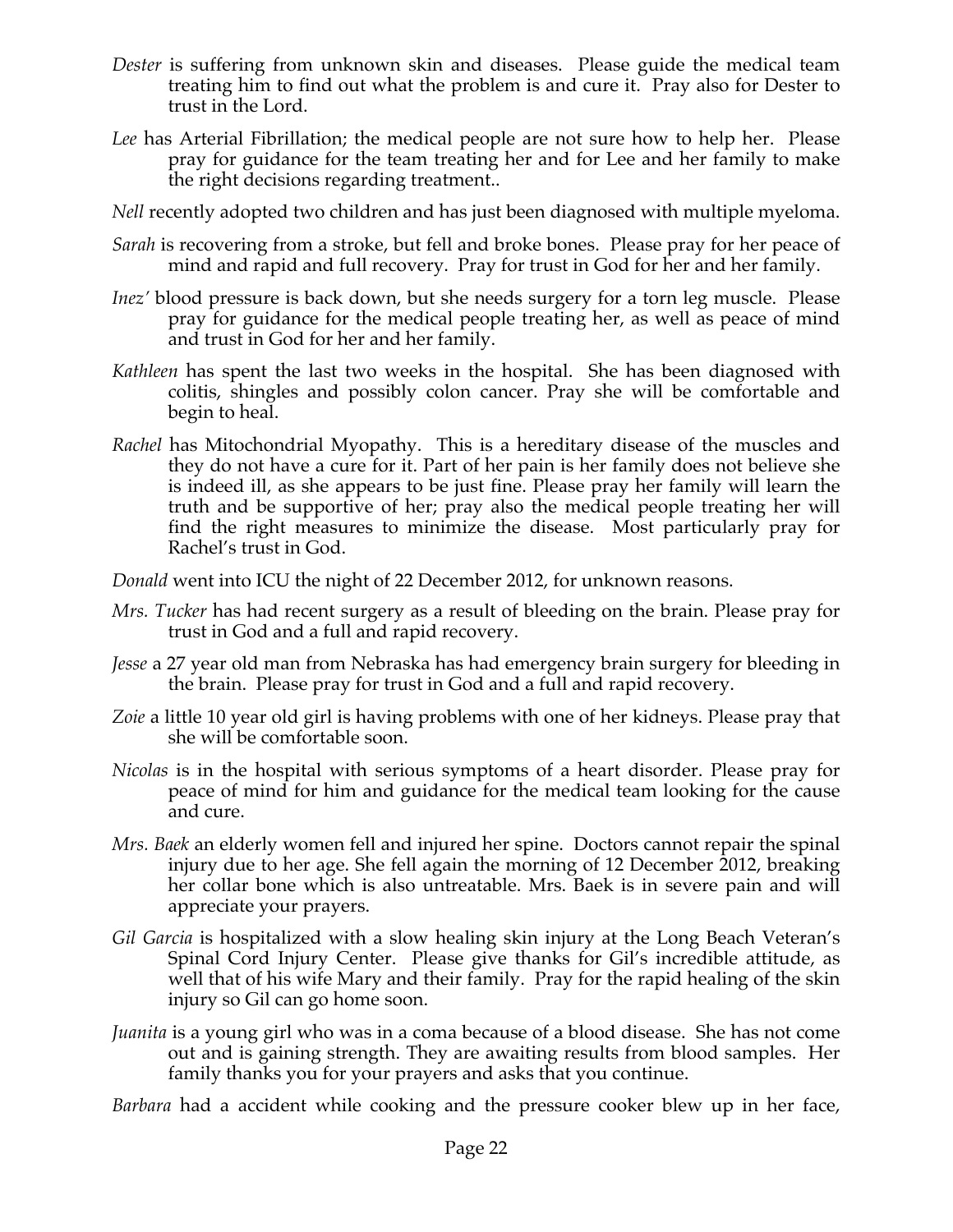causing second and third degree burns over her face and upper body. Because of this she has incurred kidney problems and may need a transplant.

- *George* had foot surgery. Please give thanks for the surgery and pray for a full and rapid recovery.
- *Nellie* is in the emergency room of a hospital in a great deal of pain. Please pray for peace of mind for her and guidance for the medical team looking for the cause and cure.
- *Lauralee Meade* underwent a lumpectomy on Friday after Thanksgiving. A further anomaly has been discovered and she had additional preventative radiation treatment. Please pray for a complete remission of the cancer. Pray also Lauralee will maintain her great attitude and trust in God.
- *Kevin Gerhart* discovered cancer on his neck. He underwent radiation and chemotherapy. Please pray for the medical team treating Kevin that they might pay attention, do their very best and find the source; that the treatment might be successful and he might live a long and healthy life to His honor and glory. Pray also for trust in God and peace of mind for Kevin, his wife and family.
- *Bill, Sara's husband,* had a third abdominal surgery on 22 November 2011, to remove a tumor. Bill is doing better keeping the doctor's instructions, for which we are all grateful, including taking chemotherapy once a day for two more years. He has radically decreased the consumption of alcohol and eating at least mostly properly. Please pray for help for him to continue do all this. Please pray also that Bill might turn his heart outward to help those around him, as well as live a long and healthy life to the honor and glory of God. Pray also for peace of mind for Bill and his wife Sara.
- *Kay Denton* (Mrs. Kay) hip has deteriorated to the point walking is a slow and painful process, but she manages. Please pray for continued peace of mind for Mrs. Kay and her family. Give thanks for her trust in the Lord and her positive attitude.
- *Steve Sundberg* had a heart attack after Easter 2011. After some time, the medical team treating him decided he was not a candidate for stents and a five-way heart bypass was performed the week of 6 June 2011. Please pray for his complete recovery and for his three children and family who are very worried about him, pray also for his trust in our Lord and for both him and his family to let God carry their worries while he recovers.
- *Matt Alcantara*, age 15, has Osteosarcoma (bone cancer), a very rare and often lethal form of cancer with limited treatment options. This is a disease that is about 90 percent fatal in a couple of years. He has no hip joint on one side, but he walks and swims! Courage? Guts? You bet! Matt and his mom just came back from Houston at the Cancer Center for what was hoped to be a routine every four month bone scan. The scans were done on schedule, but a couple of new spots showed up. After Matt's San Diego doctors conferred with the Houston doctors to figure out what these spots mean, it turned out they are new and old injuries with no bad meaning. In effect they are CLEAN SCANs. Matt and his family ask you to give thanks for the super results. Please also give thanks for the great faith of Matt and his entire family. Their faith and trust is a wonderful example for each and every one of us. But, now is not the time to stop praying. Actually, it never is the time to stop praying!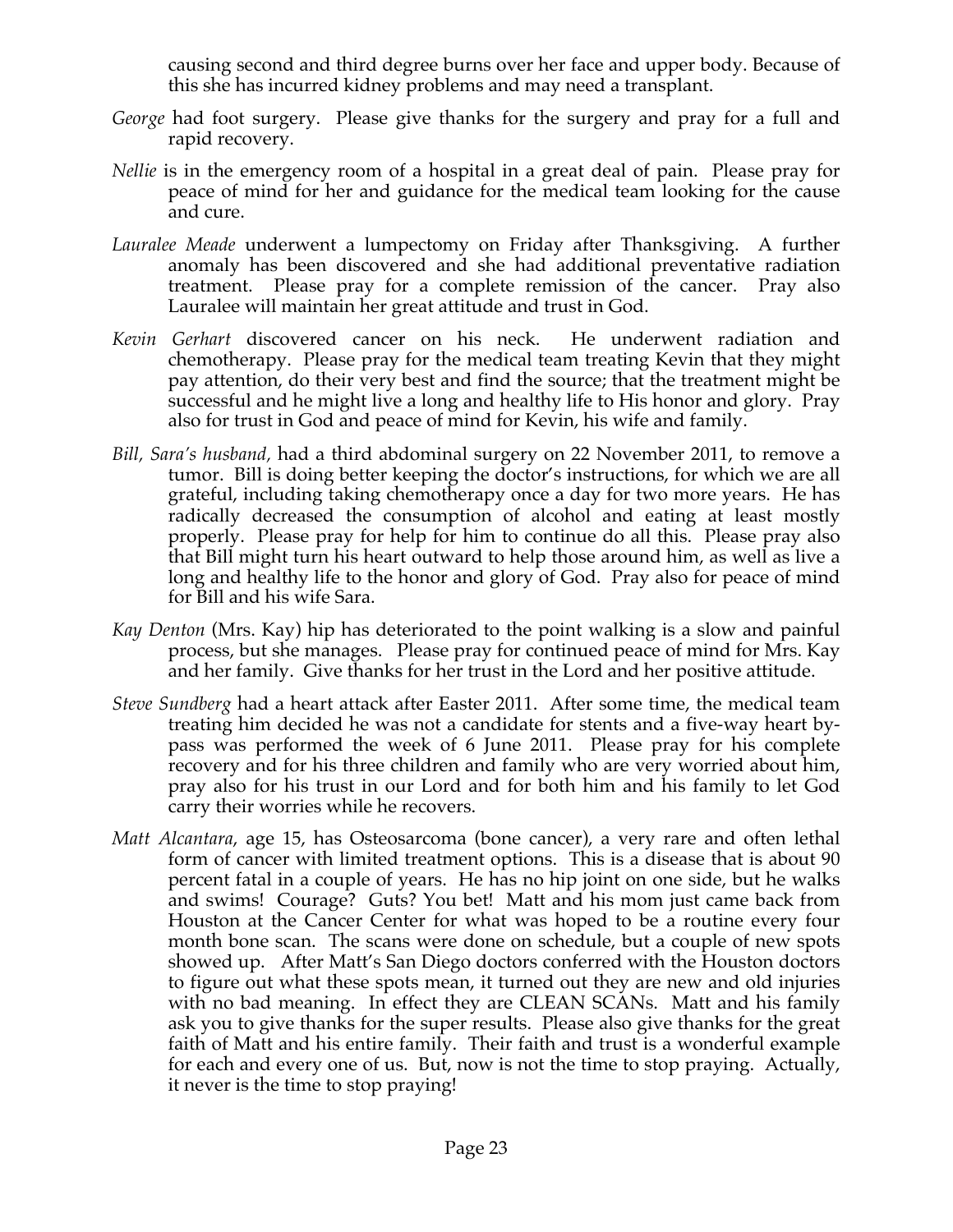- *Judith Clingwall*, is afflicted with Multiple Sclerosis (MS). She is currently in Laurel Place, an extended care facility in Surrey, British Columbia. Judith's condition has worsened recently. She is no longer able to stand, in fact she has a lot of trouble sitting upright. Judith is depressed and wants to go home to watch her birds, which given everything seems unlikely at present. Please pray for her to take an active part in her own life, for her strength, peace of mind, trust in God and remission of the disease so she might return home to her family. Pray also for strength for her husband Martin as he deals with all the problems and stress of Judith's situation.
- *Becky Madden* is paralyzed from the neck down as the result of a tragic shooting accident. Her husband is doing his best to take care of her; it is hard and he is learning the best he can. Please pray for further recovery for Becky, as well as strength and guidance for her husband.
- *Vince (age 15),* reoccurrence of Osteosarcoma, recent testing found a nickel sized tumor in his lungs. The doctors are consulting with a specialist in Houston. Please pray for guidance for the medical team and for peace of mind for Vince and his family.
- *Obra Gray* continues to take day by day. Please continue to keep Obra in your prayers, and give him the strength of knowing the Lord is with him and will never forsake him. Obra needs security of what lies ahead of him, and only the Lord can grant the solace to answer his prayer.

#### *Business*

*Mark's* business is in difficulty. He works in a shrinking field, of which he is one of the country's true masters, but there is little work available. He asks that you pray that he can find a way to survive in his industry, which he loves and needs his talents. Pray he can find new sources of business and new ways of doing things, perhaps someone to partner with to better use his talents. Pray also for those who work for and with him that they might do their best to help.

#### *Employment*

- Lori is considering a potential change in her employment. Please pray for God's guidance in considering all aspect of her potential work.
- *Rodriguez Family* are looking for work. It seems many obstacles have been put in their way of finding employment. Please pray they will find employment with a firm that will be able to use their considerable skill and hard work to benefit both the firm and the family.
- *Sarah* is concerned about the future with her company. She would appreciate prayers for her continued employment and that her firm might find more and better ways to use her considerable skills.

## *Financial Guidance and Healing*

*David and Lorna* are having financial problems. They are trying to find a smaller home which may be more affordable. *Lorna* has had an ongoing battle with brain cancer, her trips back and forth to the hospital have drained their finances to the point they sometimes struggle to have enough food in the house. Pleaser pray for Lorna's healing and guidance on how they might handle the financial difficulties in which they have found themselves.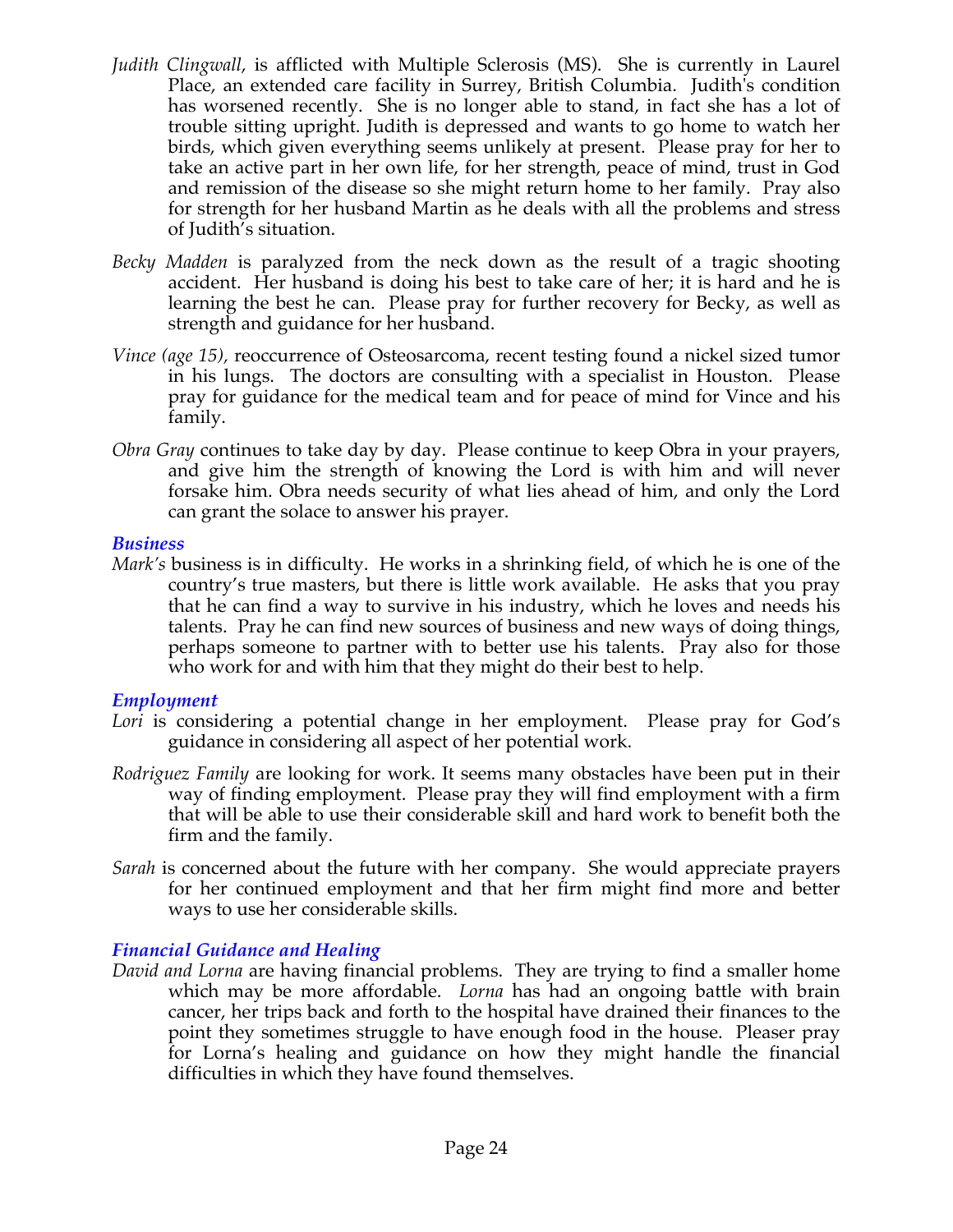## *Guidance*

- Jeanette has had many members of her family die from diabetes and several are near death now. Jeanette does not know the Lord and is despondent and perplexed about her family and herself. Please pray she can open her heart to allow the Holy Ghost in to bring her knowledge and understanding.
- *Christy* just lost her sister in an automobile accident; this follows closely the loss of two family. Please pray she can let our Lord Jesus Christ carry all her sorry, worry and care at this extremely difficult and stressful time.
- *Dr. Elizabeth Raj* is teaching a biblical approach to the psychological problems facing many in our society today. She is battling against the growing influence of worldly psychology adopted by the churches themselves. Elizabeth constantly stresses answers are found between the covers of that precious Book, the Holy Bible. Please pray for encouragement, strength, fortitude and courage for her.
- *Daniel and Danielle* are experiencing family strife as a result of custodial issues with a daughter. Please pray they and those they strive with might look to the child's best interests in their time of difficulty and disagreement; to work for her best interests and not use her as a weapon amongst themselves.
- *Abigail* is a teenager who has behavior problems. She feels she is in an area of mental darkness. Please pray that she might look to God for help and not within herself.
- *Sara* asks that you pray for guidance for her as she deals with the stresses of her family and life. Pray that she can separate those things which she can affect from those things which she cannot and give her grace to accept that she cannot do everything and can only change those things within her control. She asks for God's help to grow her business while keeping up with the needs of her mother and husband and healing her own problems.

*Jacquie* to open her heart to God and accept His Love and Grace.

*Hap* and *Ryan* both ask you to pray they might be able to trust God will help them make the right decisions at the right time and not to worry uselessly, to change those things they can change, accept those things they cannot change, sleep well to be able to do the correct things with a clear head and that they will open their hearts to the Holy Ghost.

#### *Thanksgiving*

*David* has been able to return to the ministry after a heart attack mid February 2013, and stent insertion, he is now home. Please join David in giving thanks for his survival and recovery.

#### *New Congregations*

New AOC congregations have been established in the Temotu Province of the Solomon Islands. This is in the Eastern end of the Islands and a ways away from the established congregations in these islands. Please pray for them as they bring souls to Christ as they establish His Church.

#### *Guidance for Ministers*

*Rev LTC Al Ryan* has been appointed Deacon-In-Charge of the mission parish of St. Augustine of Canterbury Anglican Church, Anglican Church in America (ACA) parish in Old Orchard Beach, Maine. It is a small but growing mission, which has been plagued by clergy change. Al, the diocesan pilot, has been appointed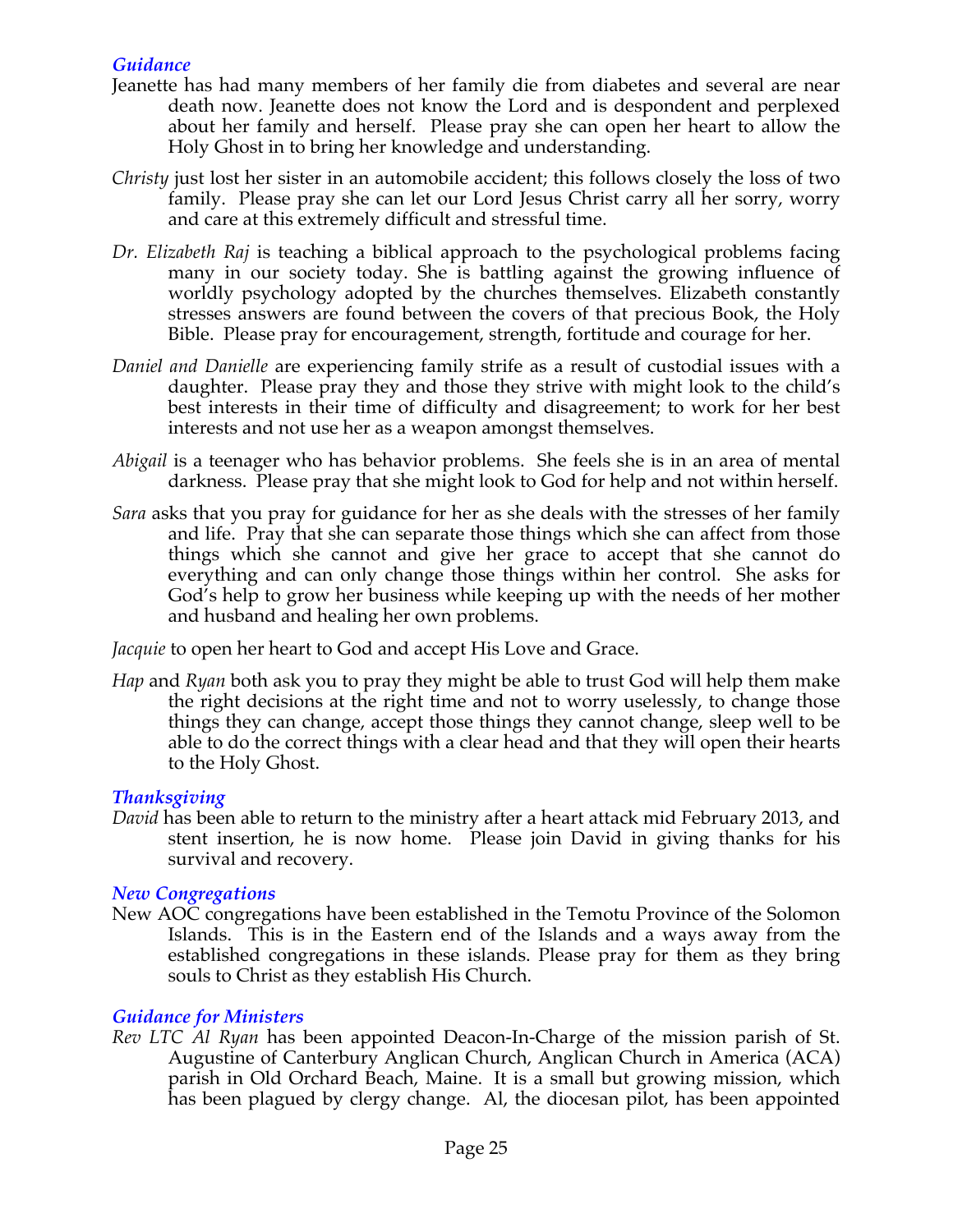for one year, during which time he is to help them identify what their needs are for a vicar. He has done this before and asks you to pray for God's help one more time; not only for himself, but for the parish.

## *Armed Forces & Contractors*

Airman Donny Patton (Bagram AB, Afghanistan), Jordan (USMC – Fleet Marine Force - Pacific), Trevor (USAF - KC-10 Boom Operator), Trevor (USN – Whidbey Island, EF-18 Pilot), Kurt Thomas (USN – Guam)

### *Persecuted*

Around the world, Christians are under attack, not only in the Muslim world, but from Hindus and others in India. Also, they are under continual attack in the name of "Separation of Church and State" in the western world, as it becomes actively atheist or pro-devil buddy. Please pray for God's guidance and protection for all persecuted Christians and those around them.

## *Various Special Requests*

- We ask that you pray, please ask God that the Holy Ghost might give you insight into how you might make the lives of your friends and family better. Remember helping others is not just those who you don't know!
- Please join us in praying that the *Free Teen Guitar Class* will be continue to be an opportunity for God to work in the lives of the kids and their families. Please ask God to guide the class to new opportunities to make Him known to others. Help us to let the love of our Lord shine through us into their lives, putting Him first, so that He might enter in to their hearts and lives.

## *Remembrance of those who have gone before us*

*Kenneth Wayne Ogles* was killed in action on 16 February 1967, in the Ia Drang Valley, in



the Binh Dinh Province, South Vietnam, with the First Platoon of C Company, the First Battalion of the  $8<sup>th</sup>$  Cavalry, First Cavalry Division at the age of 19. Kenneth joined the National Guard at age 17 and immediately transferred to the active Army's First Cavalry Division. He wanted to make a difference, to do his duty to God and Country and protect the innocent people of South Vietnam. He gave all that we might be free. Please join us in remembering his service and sacrifice, as well as the hurt that it cost the entire Ogles family, the sacrifice and pain is no less 46 years later. Remember Kenneth the next time someone wants you to give a little freedom for the promise of safety or comfort.

## *Question that only you can ask*

What would you like to know about our history, what we believe, what we do or how we operate? Hap is looking for material for the continuing education class and *Thought for the Day* material. Help us help you. Please send your question to Hap so we all can get an answer. Just because you don't know the answer to your question doesn't mean you are the only one who doesn't know. But, if you don't ask, no one will know.

#### *I'd like to get a different point across or announce something*

If you have a different point of view, I would be happy to give you room to get your point across. While this publication is my perspective on events, I recognize not everyone may agree and that some people would like to express their own opinion. If